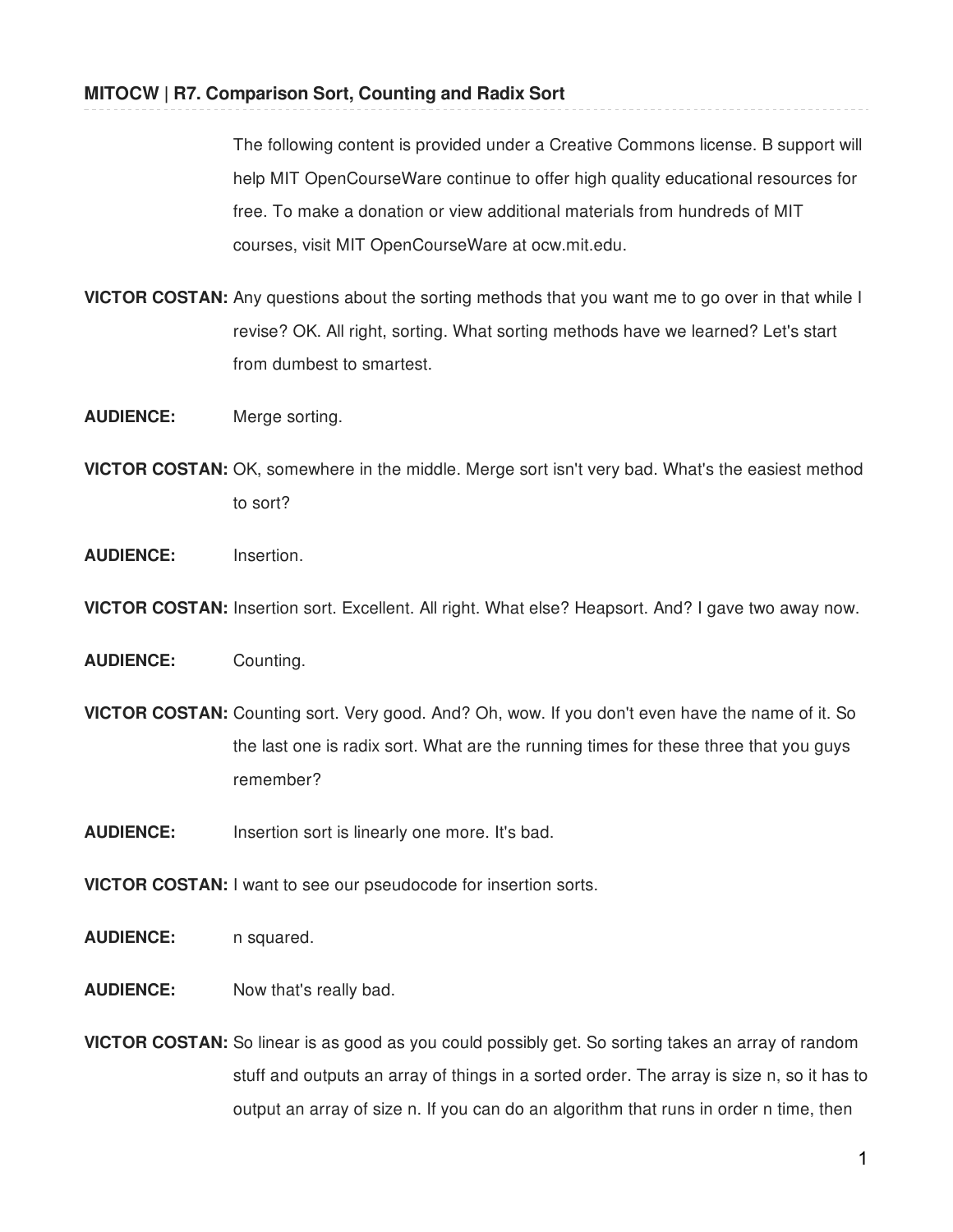that's the best you could possibly accomplish, because you have output n elements. So the best possible time you could get for sorting is theta of n.

All right. How about merge sort?

- **AUDIENCE:** [INAUDIBLE].
- **VICTOR COSTAN:** Thank you. Heapsort.
- **AUDIENCE:** Order h. Order h is log n.
- **VICTOR COSTAN:** Order h where h is log n. OK. And you're missing a factor. So a heap operation takes order h, which is log n. So if I have to insert a numbering in a heap or extract a number from a heap, that's log n. In order to start an array, how many insertions do I do?
- **AUDIENCE:** I think-- now I don't know.
- **VICTOR COSTAN:** OK. Wild guess.
- **AUDIENCE:** n.
- **VICTOR COSTAN:** Very good. See, there you go. So you need to insert all your numbers in a heap and then extract them one by one. And you will get them in the correct order that gives you the sorted results. So n log n.

Does anyone remember what's special about these three sorting methods that does not apply to the other two?

**AUDIENCE:** They're in place.

**VICTOR COSTAN:** Merge sort isn't quite in place. If it would be in place, it would be perfect. There is actually a way of making in place merge sort, but it requires a PhD degree to understand that. So we will not cover it in 6006, because I do not understand it. So I couldn't explain it.

So merge sort is not quite in place. Which one is in place?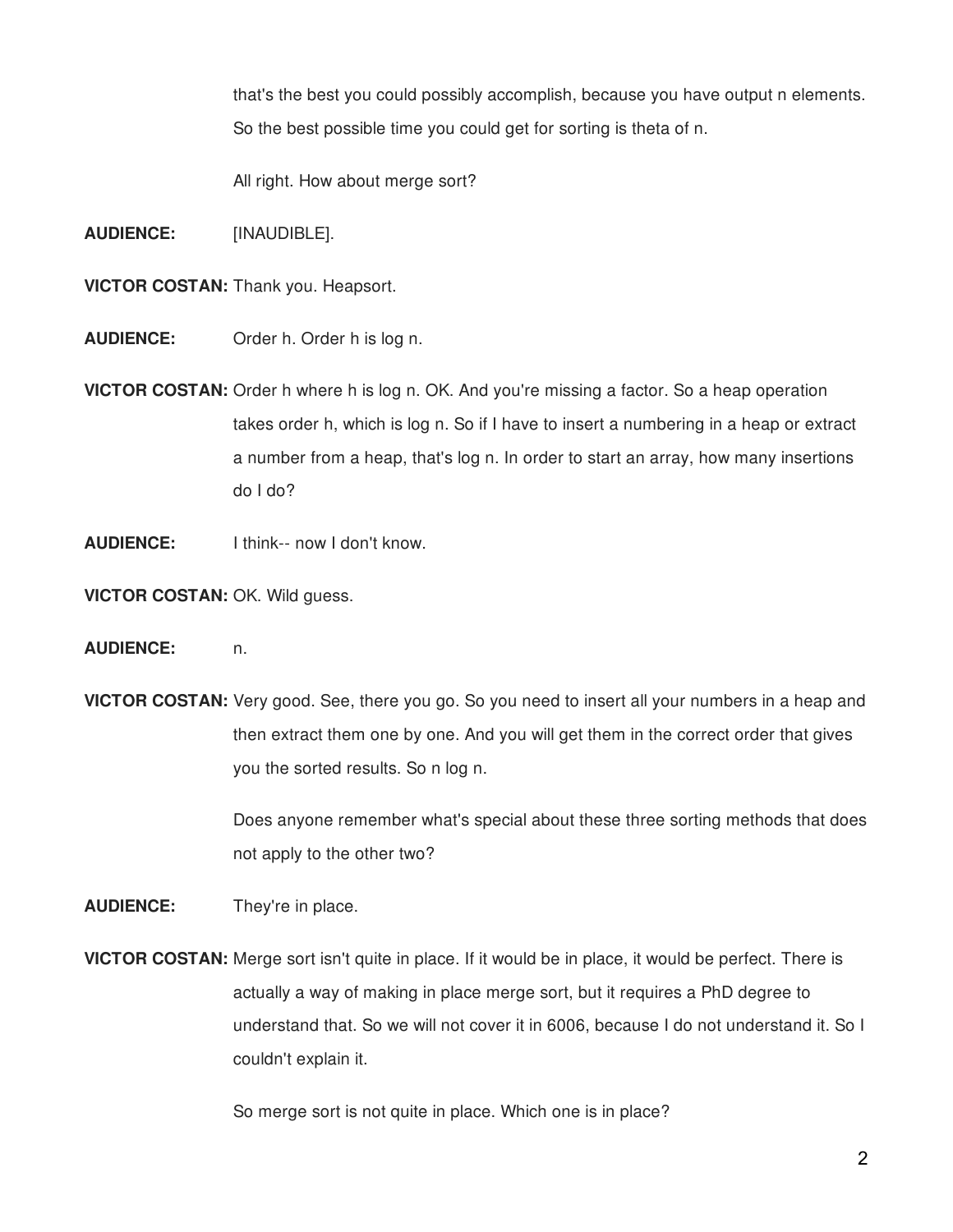#### **AUDIENCE:** Heapsort.

**VICTOR COSTAN:** Good. So heapsort is in place. Merge sort is not in place. And insertion sort is really slow, so we don't care that much about it. So what's special about these three that does not apply to these two?

**AUDIENCE:** You don't have to use integers.

**VICTOR COSTAN:** OK. You don't have to use integers. What do they want to know instead about the things you use? So we'll call them keys.

**AUDIENCE:** You need to be able to compare them.

# **VICTOR COSTAN:** All right.

**AUDIENCE:** You don't need to have a minimum and a maximum integer.

**VICTOR COSTAN:** So turns out, if you have a comparison operator, you will have a minimum and a maximum. But that's complex abstract algebra that we don't need to worry about. So you gave me the good answer, which is we use something called a comparison model. And in that model, you do not need to know too much about your keys. So the elements in the area that you're sorting.

> Your keys are blobs. And all they have to be able to do is know-- if you have two of them-- you have to know which one's greater. That's it. Nothing else. What's the problem with the comparison model?

**AUDIENCE:** It takes time to compare things. It's like with everything.

**VICTOR COSTAN:** Yeah. So we learned in lecture that there is a lower bound for the comparison model. And if you want to sort using nothing but this information, that will take you at least n log n time. You cannot do better than n log n if all you're using is comparisons.

> So in that respect, merge sort and heap sort are optimal. If you want to stay within this model, this is the best time you're going to get. Does anyone know how you can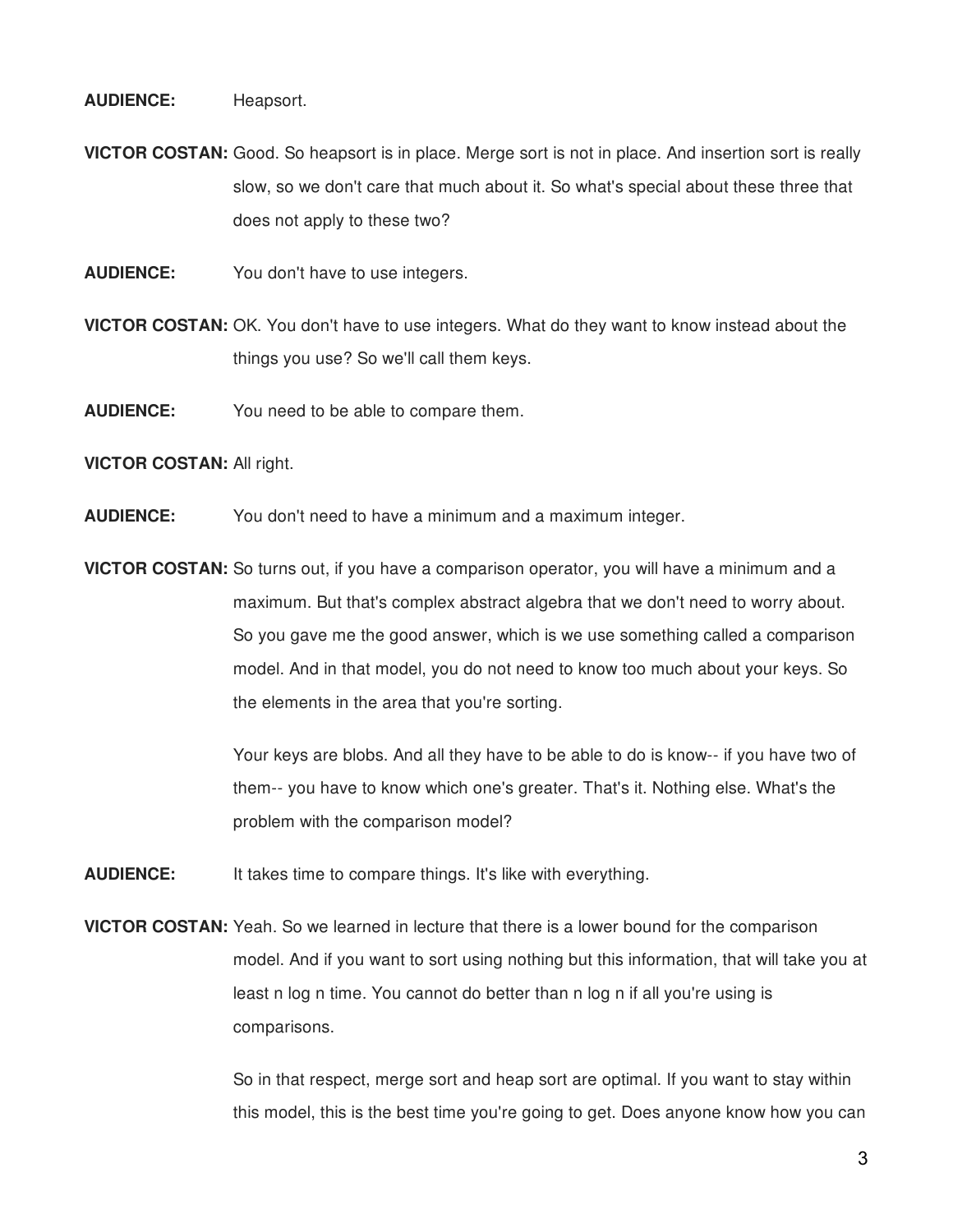implement this comparison model in Python?

So numbers respond to these operators, right? Actually, in Python this is equals equals. What if I have a random object and I want to make it respond to these operators?

So for example, I write merge sort. We wrote merge sort. And now I have my own objects, my own keys which are not necessarily integers, because that's why we like this. And we want to make them respond to these operators. So I can call merge sort on an array of them and it will crash. What do I have to do?

**AUDIENCE:** I mean, you have to give the keys values that can be compared.

**VICTOR COSTAN:** So suppose this is my key class.

**AUDIENCE:** This is lad, the lt, and gt.

**VICTOR COSTAN:** All right. There's a magical method in Python. So there is the old school model, which you might see in legacy code, which only works in Python 2.x, which is you define the method called cmp that takes self and other. And it has to return a number that's either smaller than zero, equal to zero, or greater than zero. And this maps to this.

> So you'll see this in old code. But you shouldn't use it in new code. On this, you have a very good reason to.

Instead, the new model says that you define special methods called lt, which stands for less than. So it's this guy. le, which is less or equal. gt, which is greater than. And ge, which is greater or equal.

And if you look at our code for pieces two and three, we have some objects that pretend they're keys. And we have to define these methods. Also, when you define these, it's a good idea to define eq for equality comparison. And ne, which is this guy.

So these also take self and other key that you're comparing with. And they return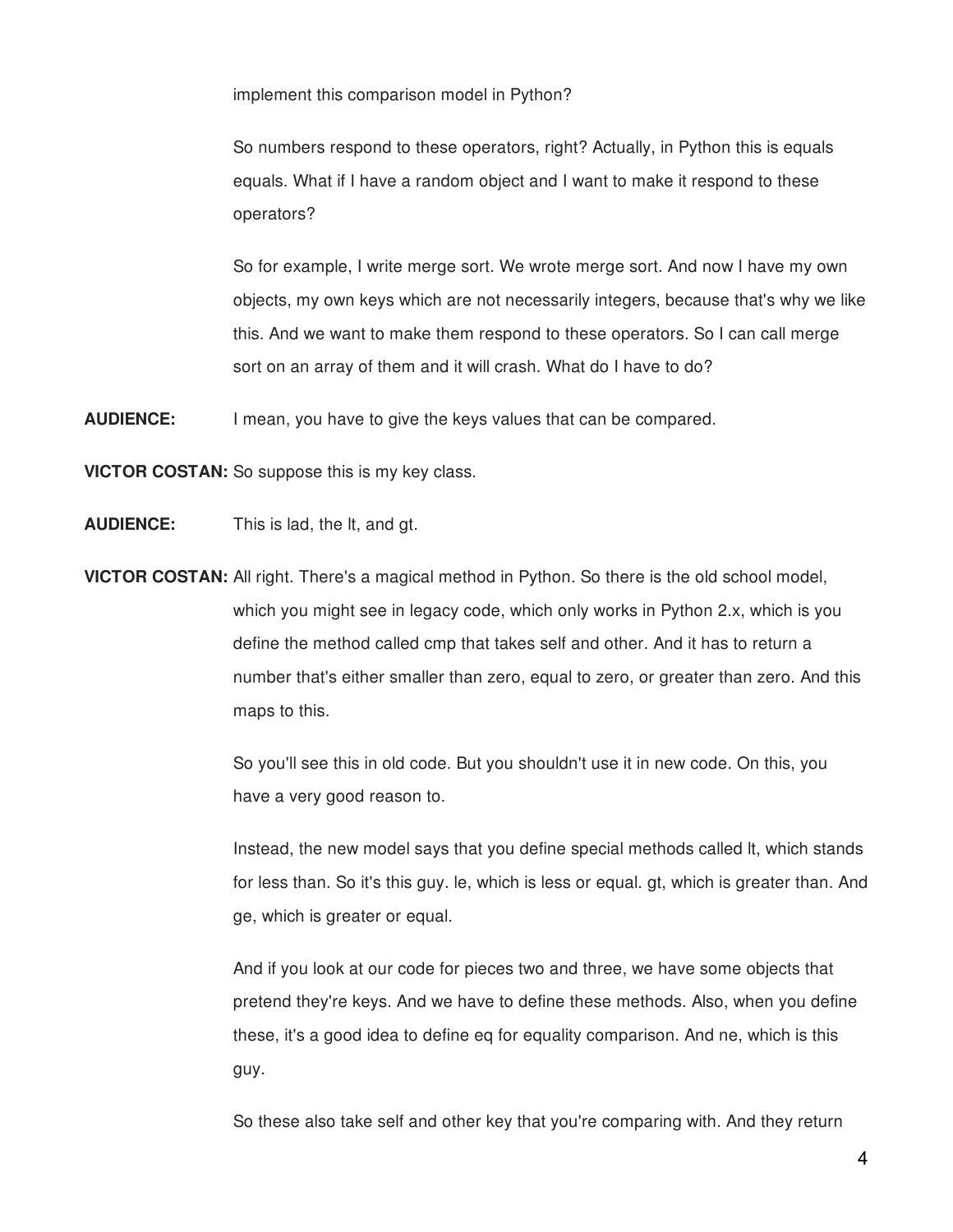true or false. So this will help you understand the code better.

All right, so with relatively little work, you can have any wild object you want act as a key. And then you have insertion sort, merge sort, heapsort, heaps, binary trees, AVLs. Everything works, because everything uses the comparison model.

The problem is this n log n bound. It's not as fast as the best possible sorting algorithm you could come up with. This is slower than this.

So that's why we have to break out of the comparison model. And we have to look into these boxes and get more information, so that we can write faster sorting algorithms. Does anyone remember the running time for counting sort?

**AUDIENCE:** [INAUDIBLE] again?

#### **VICTOR COSTAN:** OK.

**AUDIENCE:** n plus e.

- **VICTOR COSTAN:** OK. Let's remember how counting sort looks like. Let's get this array that-- that should be enough-- four, one, three, two, three. How do we sort it using counting sort?
- **AUDIENCE:** We initialize an array of all the possible values.
- **VICTOR COSTAN:** Very good. Very good. So counting sort needs to know something about your values, right? It makes an assumption.

And the assumption is that these values are integers from 0 to, say, k minus 1. So you have k possible values. And they don't really have to be these as long as you can map them to these numbers.

So we are going to initialize an array. Let's say this is an array. And zero, one. So zero, one, two, three, four, five. So we're going to initialize it with--

**AUDIENCE:** Oh, zeroes.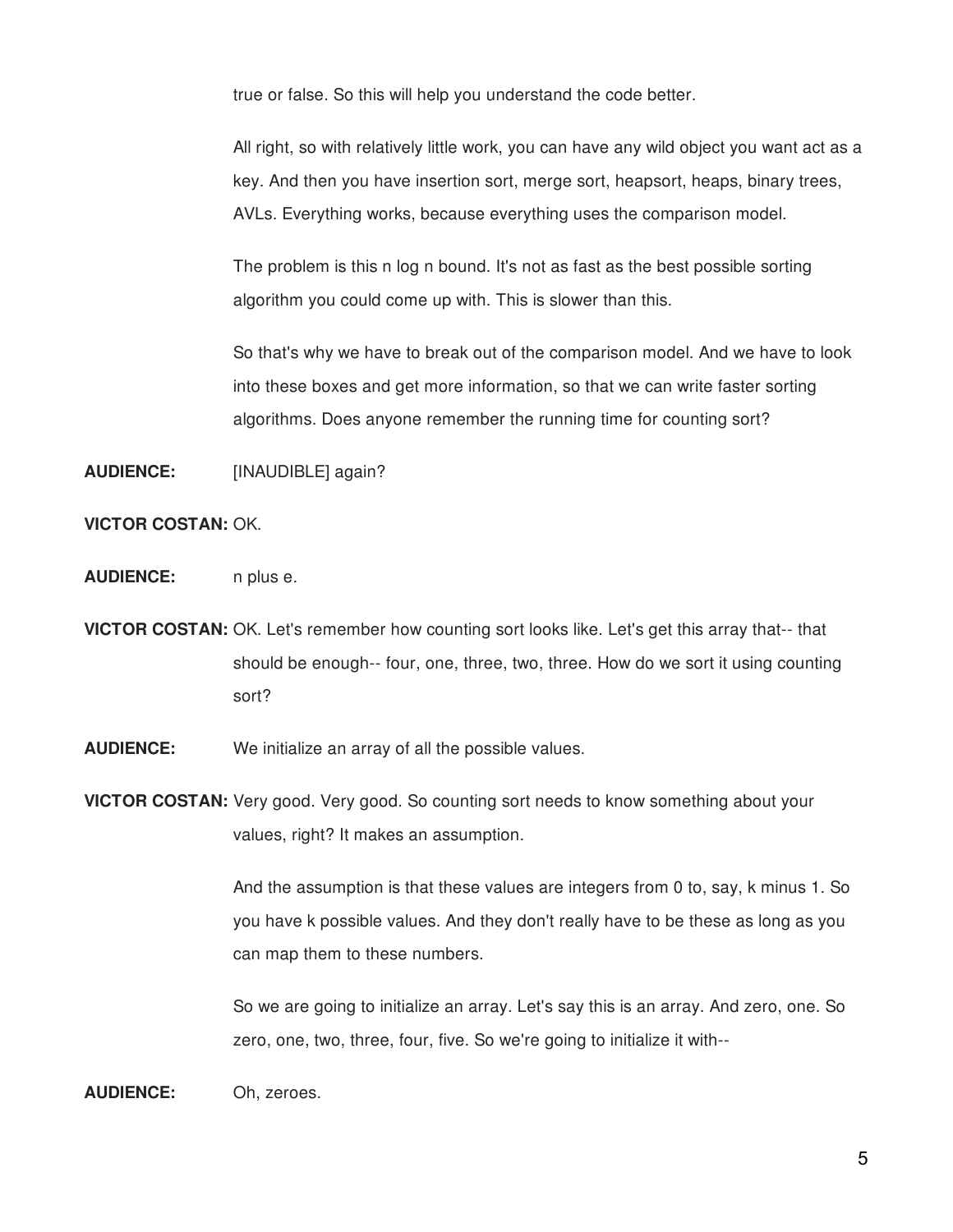## **VICTOR COSTAN:** All right. And then?

-

**AUDIENCE:** Iterative over our list sort incrementing the corresponding value to each key in your-

**VICTOR COSTAN:** So which one am I incrementing here?

**AUDIENCE:** Pardon?

**VICTOR COSTAN:** Which one am I incrementing here?

**AUDIENCE:** Zero ne through four. One.

**VICTOR COSTAN:** Three, two. And then?

**AUDIENCE:** Three n.

So this becomes a two. And what do I do now?

- **AUDIENCE:** Reiterate over that-- I don't know. I don't know what to call that identity [INAUDIBLE] almost? OK, an array. Printing into your output array one one, one two, two threes, one four.
- **VICTOR COSTAN:** All right. So there's no zeroes and now fives. So one one, one two, one three, and one four. OK, so far so good. This is great.

There's one thing that's missing. For counting sort and for other sorting algorithms, we care about the property called stability. And stability means that if you have two equal keys, or at least two keys that look equal to the sorting algorithm, they might be different objects, because they might be implementing that.

The one that shows up first in the input should also show up first in the output. And that requires particular care, because you can't just look at the keys from your sorting perspective and know which one's supposed to go where. You have to remember where they were in the input.

So if this guy is 3a, and this guy is 3b, I can't use this approach anymore, right?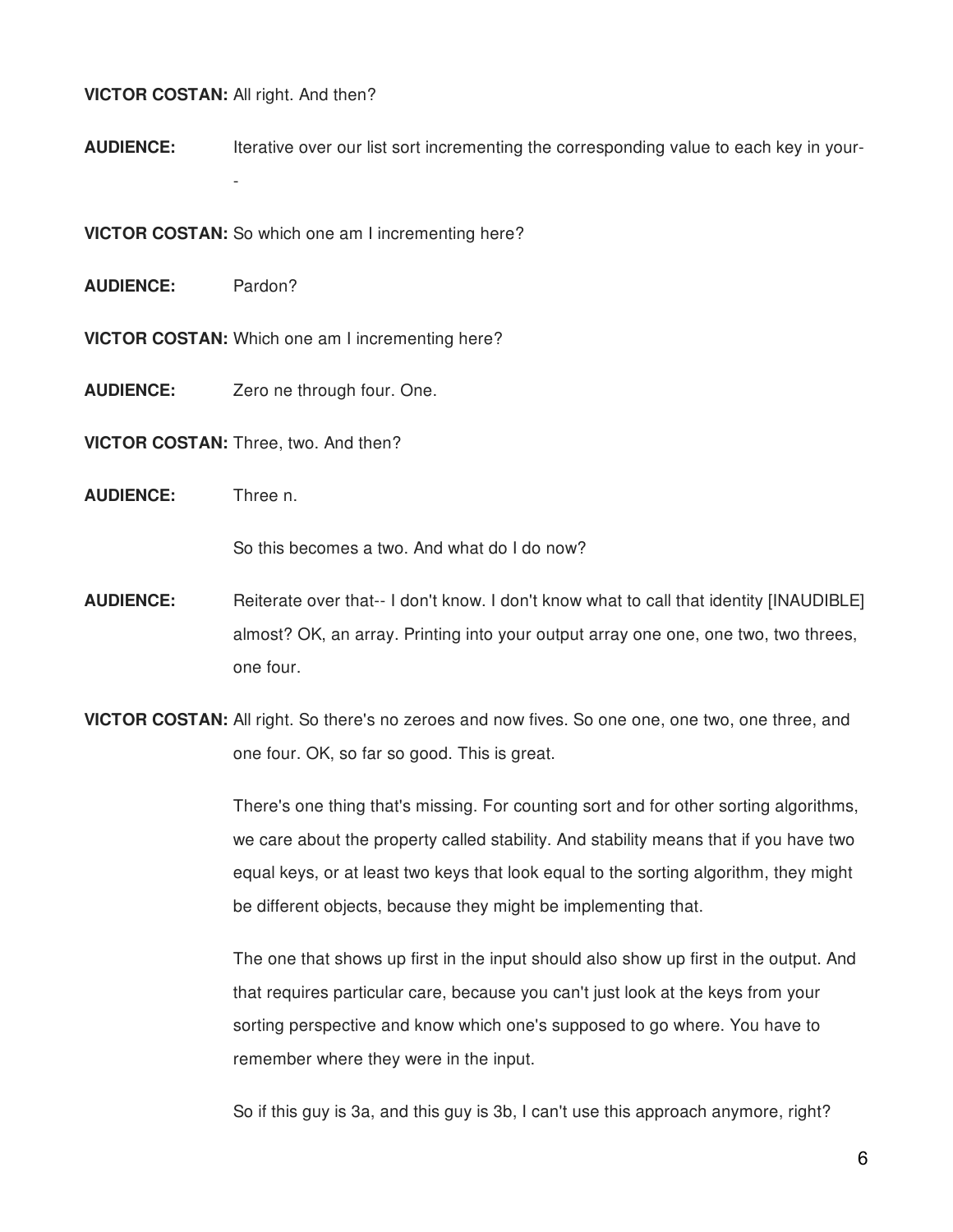Because when I'm outputting here, all I know is I have to output a three. I don't have any other information associated with the key. So instead, I have to do something smarter.

- **AUDIENCE:** Either replace your array with a 2-D array. Or I think better would be to replace each value with a length list.
- **VICTOR COSTAN:** OK. So we can replace each value with a length list, which would have the keys that map to it, right. So here I would have a one. Here I would have a two. Here I would have 3a, and then 3b. and here I would have a four. So then I can go through these and output them the right way.

OK, now suppose I'm writing this in C. Suppose I'm in a low level language. And I'm in a low level language because I'm hired by one of these startups that are doing NoSQL databases. And they're writing everything in C to make their things really fast.

So I'm writing an index that uses counting sort. I don't have length lists, because if I'm writing in C, I have to write my own. And that's hard.

So I want to implement this in another way. Length lists are hard. What would I do instead? Can anyone think of another way?

- **AUDIENCE:** I think you can decrement the values for the C in the array that you have, where you have to type the culture of each anyway.
- **VICTOR COSTAN:** OK, so you have the right idea. You're missing one step. So I'll give everyone else a hint so that everyone can catch up. So what I want to do is I want to take this and transform it into something that allows me to go through the keys. So I know I have five keys here. I'm going to make an output array of five elements.

And I want to be able to see four and know that it belongs here. See one, know that it belongs here. See 3a, know that it belongs here. Then probably update the value associated with three. See two, know that it belongs here.

And then when I see 3b, know that it belongs here. So I want to look, when I get to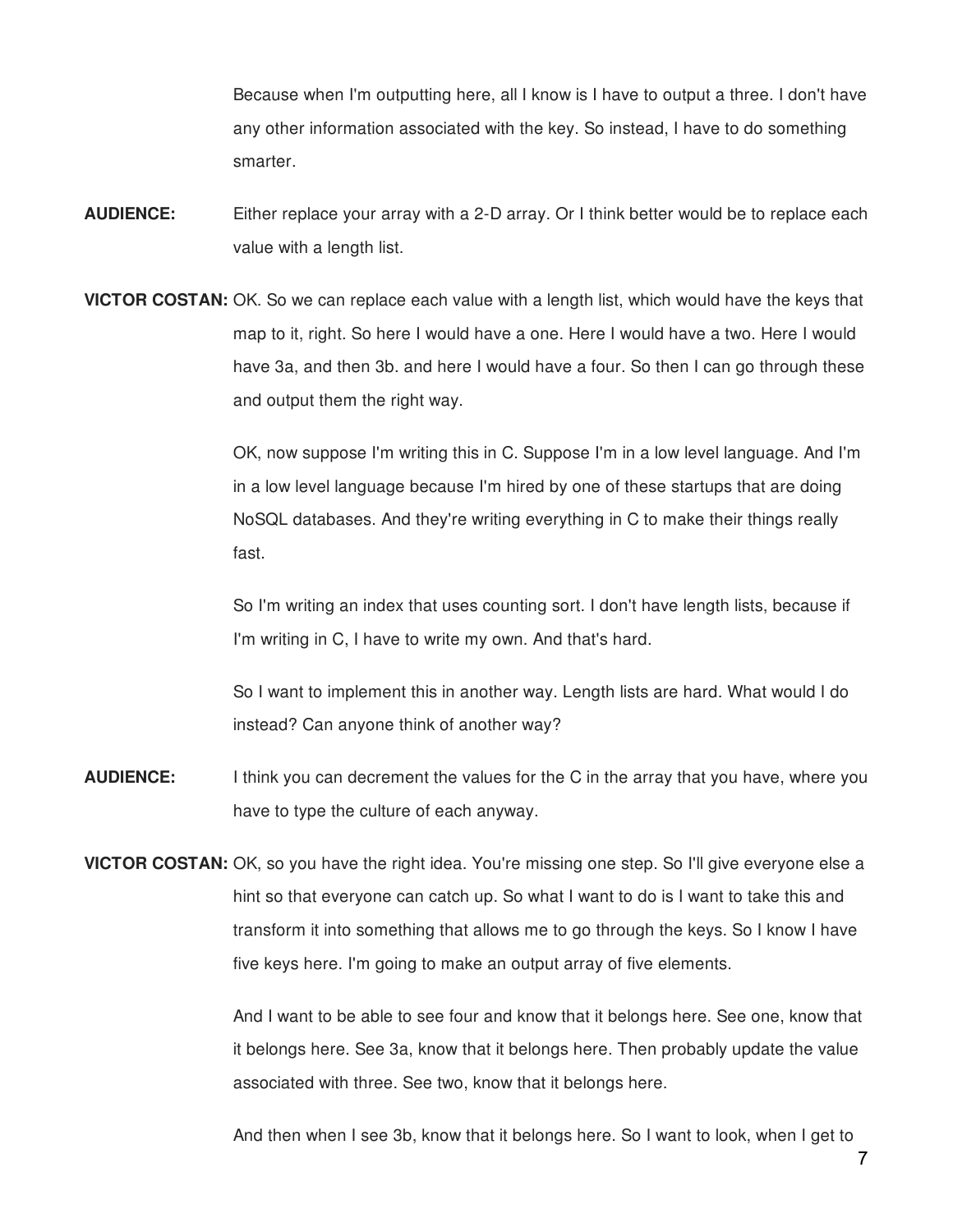3a, I want to look inside here. And I want this to tell me that 3 belongs here, 3a belongs here.

So what would the position of 3a be? That's not good, right? Let's call this c instead so that I can say 3a be. So how would I define the position using the sorted property? 3a should go in the index that is how many keys smaller than 3 there are.

So if I can look through here and see how many keys do I have that are smaller than 3, this is where 3a needs to go. If I look at four, there are four keys that are smaller than four. So it needs to go in position four.

- **AUDIENCE:** Well, that almost seems more like a compare. I'm guessing that makes it-- I think it's kind of a comparison model. But you're saying is it greater than. So it's not really counting sort anymore as much.
- **VICTOR COSTAN:** Well, I'm telling you I can compute that using this. So I can use the counting sort algorithm and change this array a little bit so that I can do this trick and know what goes where.
- **AUDIENCE:** You already mentioned using a 2-D array.
- **VICTOR COSTAN:** But a 2-D array would be too much. In the end, I will be changing this in place. So no extra space except for this array of size k. But let's not worry about changing it in place right now. Let's say we're going to make another array of size k.

So I want it to tell me that-- I guess I don't care about this-- but I want it to tell me that one, the first one should go here, the first two should go here, the first three should go here, the first four should go here. How do I do that?

**AUDIENCE:** Well, you could make that array, right.

**VICTOR COSTAN:** But how do I compute it?

**AUDIENCE:** While you're making this one, you can start filling that one in. But while you're making the top one.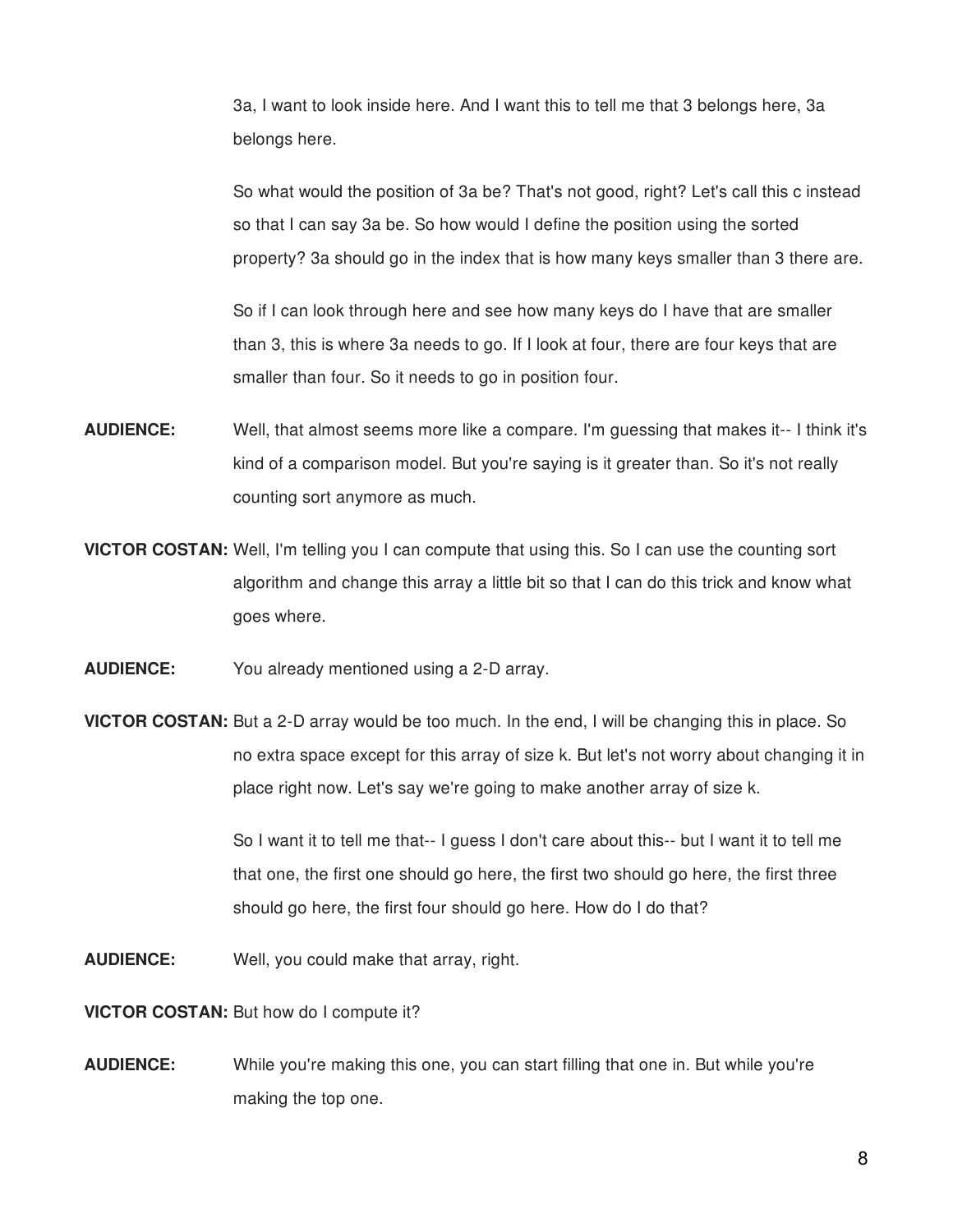# **VICTOR COSTAN:** Can I?

**AUDIENCE:** It would be like insertion sort though, kind of. So you come across the four. You put it in there, because you know how many there are. But that doesn't make a lot of sense.

**VICTOR COSTAN:** Yeah, OK. So let's abandon that route. Let's think of something else.

- **AUDIENCE:** Could you populate the array with the number of elements that are less than that [INAUDIBLE]?
- **VICTOR COSTAN:** So intuitively, I want this to tell me how many elements there are that are smaller than two. This should tell me the number of elements there are that are smaller than three, so on and so forth. OK, how would I compute that? Let's see what it's supposed to be. Let's fill it out with real values.
- **AUDIENCE:** Zero.
- **VICTOR COSTAN:** Zero. How many elements smaller than one?
- **AUDIENCE:** Zero.
- **VICTOR COSTAN:** How many elements smaller than two?
- **AUDIENCE:** One.
- **VICTOR COSTAN:** How many elements smaller than three?
- **AUDIENCE:** Two. It's a cumulative sum.

# **VICTOR COSTAN:** OK.

- **AUDIENCE:** On the array above.
- **VICTOR COSTAN:** So this is how many elements smaller than four? Or how many elements smaller than 5 4? OK. what's the difference between these two guys?
- **AUDIENCE:** One.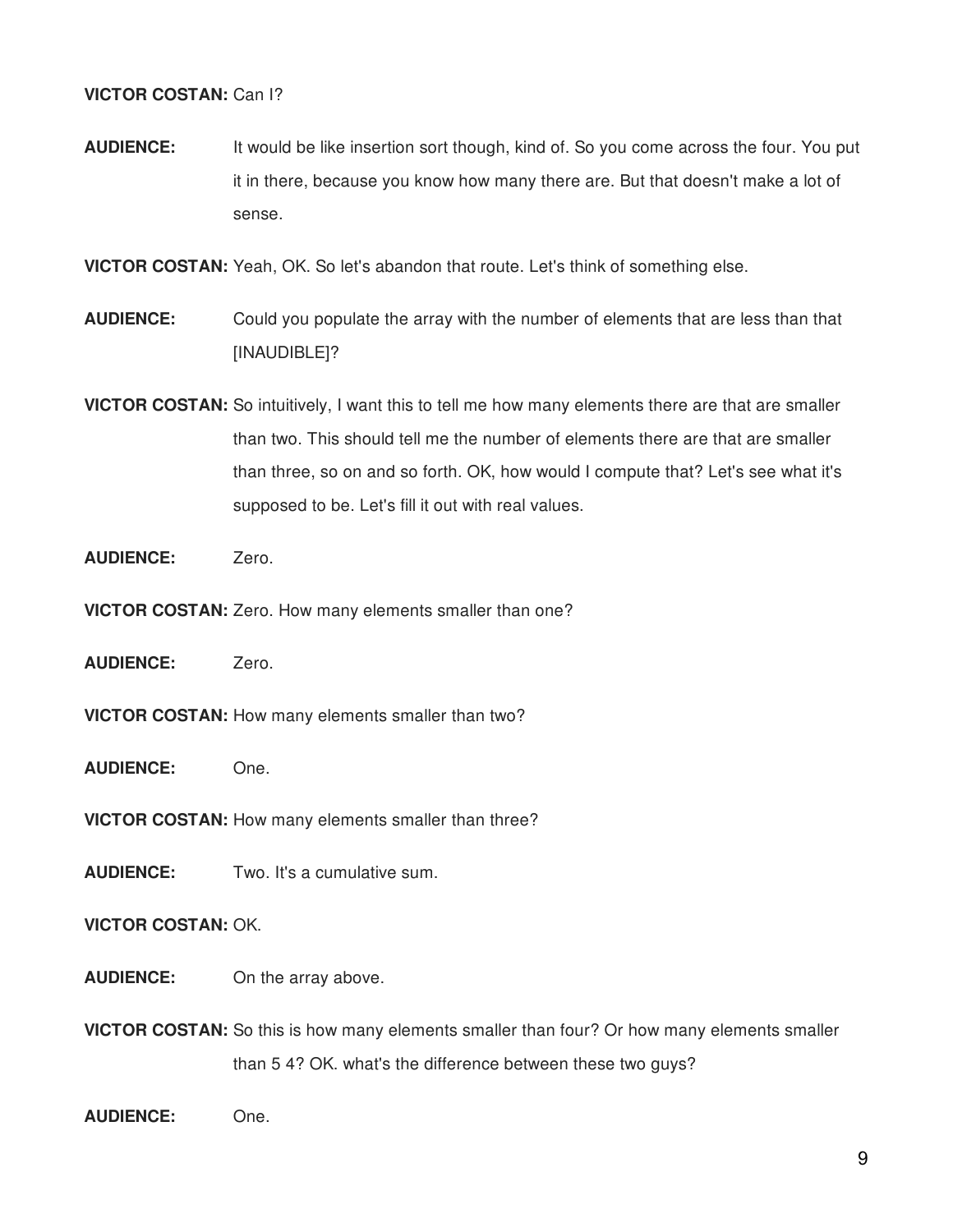### **VICTOR COSTAN:** What's the difference between these two guys?

**AUDIENCE:** One.

**VICTOR COSTAN:** Yeah, you're right. Sorry. Thank you. What's the difference between these two guys?

- **AUDIENCE:** Two. One.
- **VICTOR COSTAN:** And what's the difference between these two guys?
- **AUDIENCE:** Zero.
- **VICTOR COSTAN:** OK, What did I just write here?
- **AUDIENCE:** Same series up there.
- **AUDIENCE:** Array.

**VICTOR COSTAN:** All right. So this guy is zero, right, because there's no element that-- there's nothing that's smaller to the smallest key. And then this guy is whatever was here plus this almost. So the difference between this guy and this guy is this.

**AUDIENCE:** So why go through an array? I mean, why did you bother? Why do we make a new array? Because we could just get that information.

**VICTOR COSTAN:** Making a new array so that we can see how to compute it. So now we're going to try to right pseudocode that does this in place. So suppose this array is a and this array is pass for position. And suppose-- sorry, not this array.

> This array is a. This array is pass. And I start with this. And I want to end up with this. So let's try to write the pseudocode for counting sort.

Counting sort with an array a. I'm not going to write the first two lines that produce this. Let's transform this to this. How would I do that?

**AUDIENCE:** Initialize an array of the same size.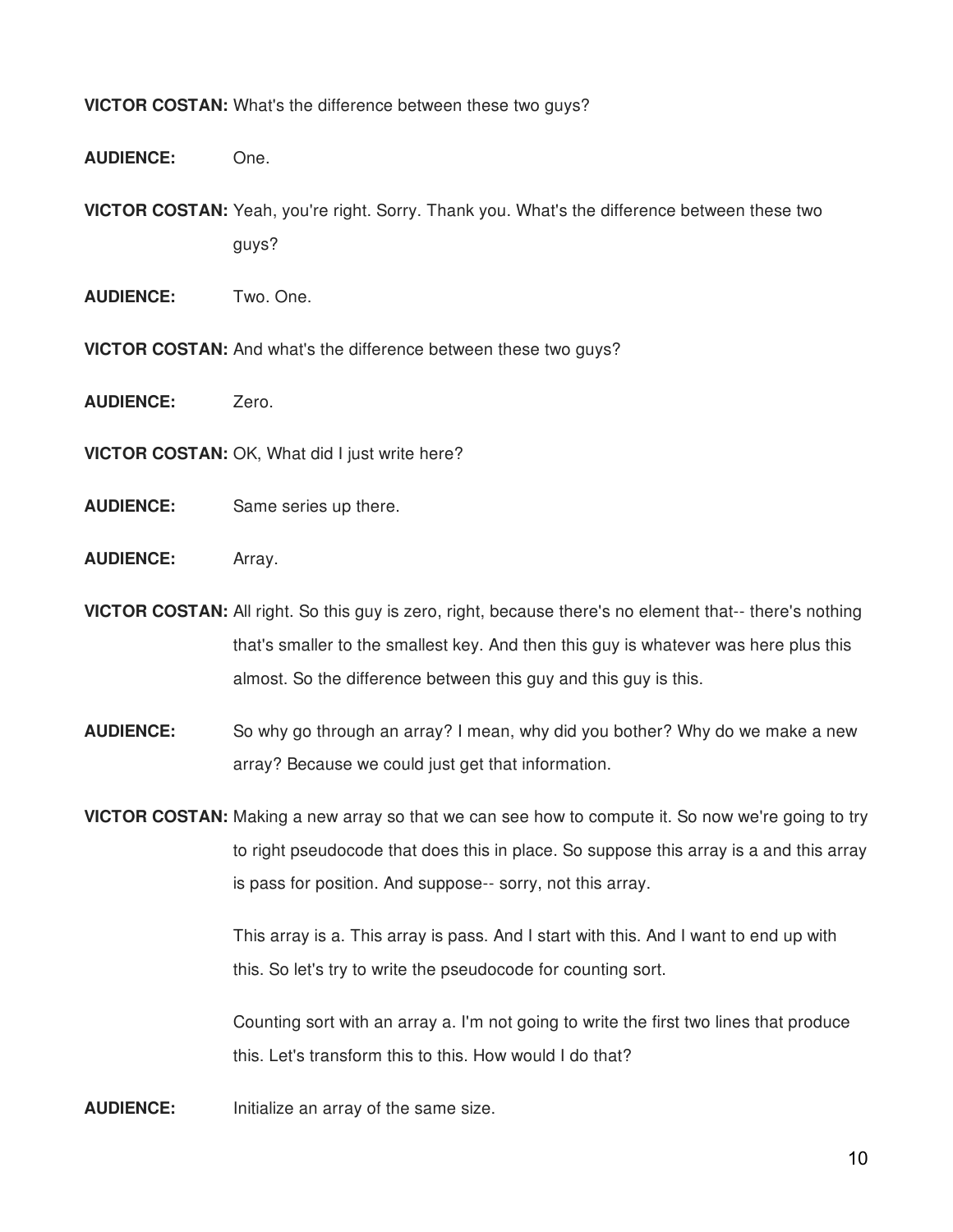**VICTOR COSTAN:** OK. Can we try to do it in place?

**AUDIENCE:** Sure.

**VICTOR COSTAN:** How do we do it in place?

**AUDIENCE:** You could, well for four, you get the four. You're like, oh, I haven't encountered anything below me. So you put it in zero initially for four.

> And then you get a one. And you're like, oh, I haven't gotten anything below me. But I forget to keep track of the fact that you have to iterate a whole list ever single time you get a new input.

**VICTOR COSTAN:** So I don't want to do that, because that's n squared.

**AUDIENCE:** What you need to do is keep a running sum. Is it a register? Is that what you do call it?

**VICTOR COSTAN:** Running sum. I like running sum.

**AUDIENCE:** OK. Keep a running sum of--

**VICTOR COSTAN:** Sums always start at zero, right?

**AUDIENCE:** Right. So you keep zero at-- you take the value in each index of that array and add it to sum.

**VICTOR COSTAN:** OK. So for i iterating from zero to-- so you want each value in this array, right?

**AUDIENCE:** Yes.

**VICTOR COSTAN:** So it's going to iterate from zero to what? How many elements do I have there?

- **AUDIENCE:** Length k.
- **VICTOR COSTAN:** OK, almost. So we're using Python numbering, which is zero base indexing. The indices look like this. So it's zero to--
- **AUDIENCE:** [INAUDIBLE].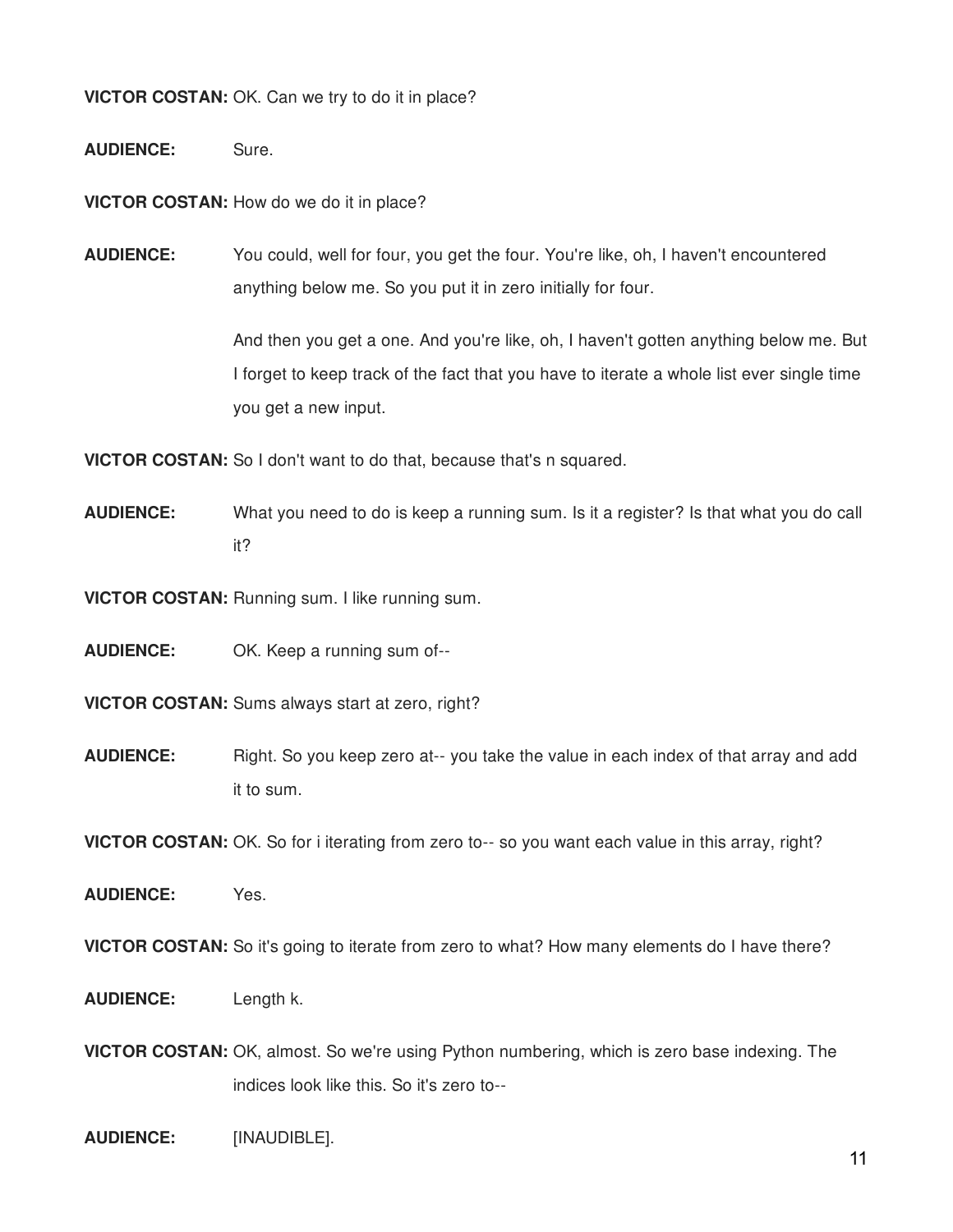**VICTOR COSTAN:** Very good. Thank you. And you said I'm going to add the elements to a sum. So sum is sum plus position of i. OK. And then?

**AUDIENCE:** The replace is the [INAUDIBLE]. So zero should be zero still. One should be the sum after evaluating zero. You'll need a temp variable.

#### **VICTOR COSTAN:** OK.

- **AUDIENCE:** You'll need to graph position i when in temp.
- **VICTOR COSTAN:** Temp is position i.
- **AUDIENCE:** Then say position i is sum before incremental sums. No. That's not it at all.
- **VICTOR COSTAN:** Really?
- **AUDIENCE:** We'll have to say that sum is sum plus temp. That is going to work.
- **VICTOR COSTAN:** OK. How does everyone else feel about this? Does it make sense?
- **AUDIENCE:** Not really.
- **AUDIENCE:** [INAUDIBLE] temporary blast [INAUDIBLE] previous adjuration, because-- so when you first started, it's the very initial case that doesn't work. So like, if you're in the first column, everything's fine. Then you go to column one. You're looking at everything to the left of it. It's still going to be zero.

Then you go to the second column, but you already overwrote the previous column. So you need to store somehow the-- I don't know. It's just the initial case from when it first goes from zero to an actual qualified number. Because otherwise, you're just going to get like zero, zero, zero. And you just overwrite.

- **AUDIENCE:** Can you start [INAUDIBLE]? Was that before you changed?
- **VICTOR COSTAN:** OK. Sorry, I'm getting confused. This is getting hard. I will show you a trick to make life easier.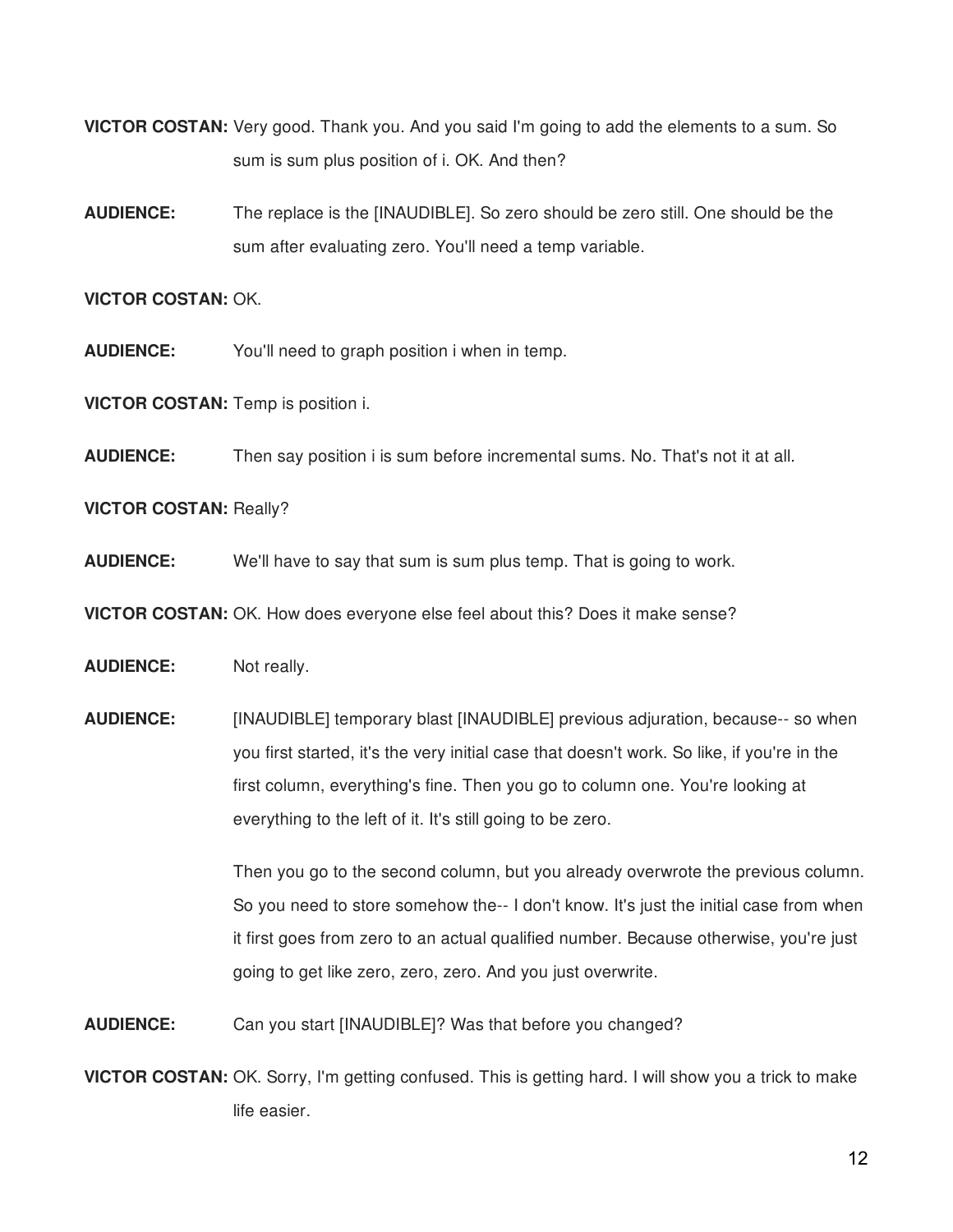I'm going to put-- how many elements do I have here? Five, right? So I'm going to put a five here after the array. And then I'm going to ask you, what's this difference.

- **AUDIENCE:** Zero.
- **VICTOR COSTAN:** OK. So now we have this whole array. Can people see what's going on here.? So instead of starting at the beginning, I'm going to start at the end. And I'm going to know-- I know for sure there are n elements. Therefore, the index of this guy is n minus-- so the index of the last key is n minus how many keys I have with this value. Does this make sense?
- **AUDIENCE:** But you're iterating over an order, right? So we can't just take the whole thing and say we're going to shift it over to the right.

**VICTOR COSTAN:** How about--

- **AUDIENCE:** And you're going through left to right. You'll only know what you see thus far.
- **VICTOR COSTAN:** How about going it for ai from n minus 1 to 0. Will it work then? So what would I write?
- **AUDIENCE:** But isn't that super inefficient? Because then you're starting looking at the whole list. And then you're sort of, rather than just looking at the previous sum that you just- the cumulative. So your first adjuration, you have to add up everything that you see. Like adjuration, you have to add everything up.

**VICTOR COSTAN:** So if I add everything up here, what's the result going to be?

AUDIENCE: Five.

- **VICTOR COSTAN:** OK. What's five? So this counts how many zero keys I've seen, how many one keys I've seen, how many two keys I've seen, so on and so forth. So in total--
- **AUDIENCE:** So you're subtracting
- **VICTOR COSTAN:** It's how many keys I've seen. All this, the sum of all these, is how many keys I've sent. How many keys do I have?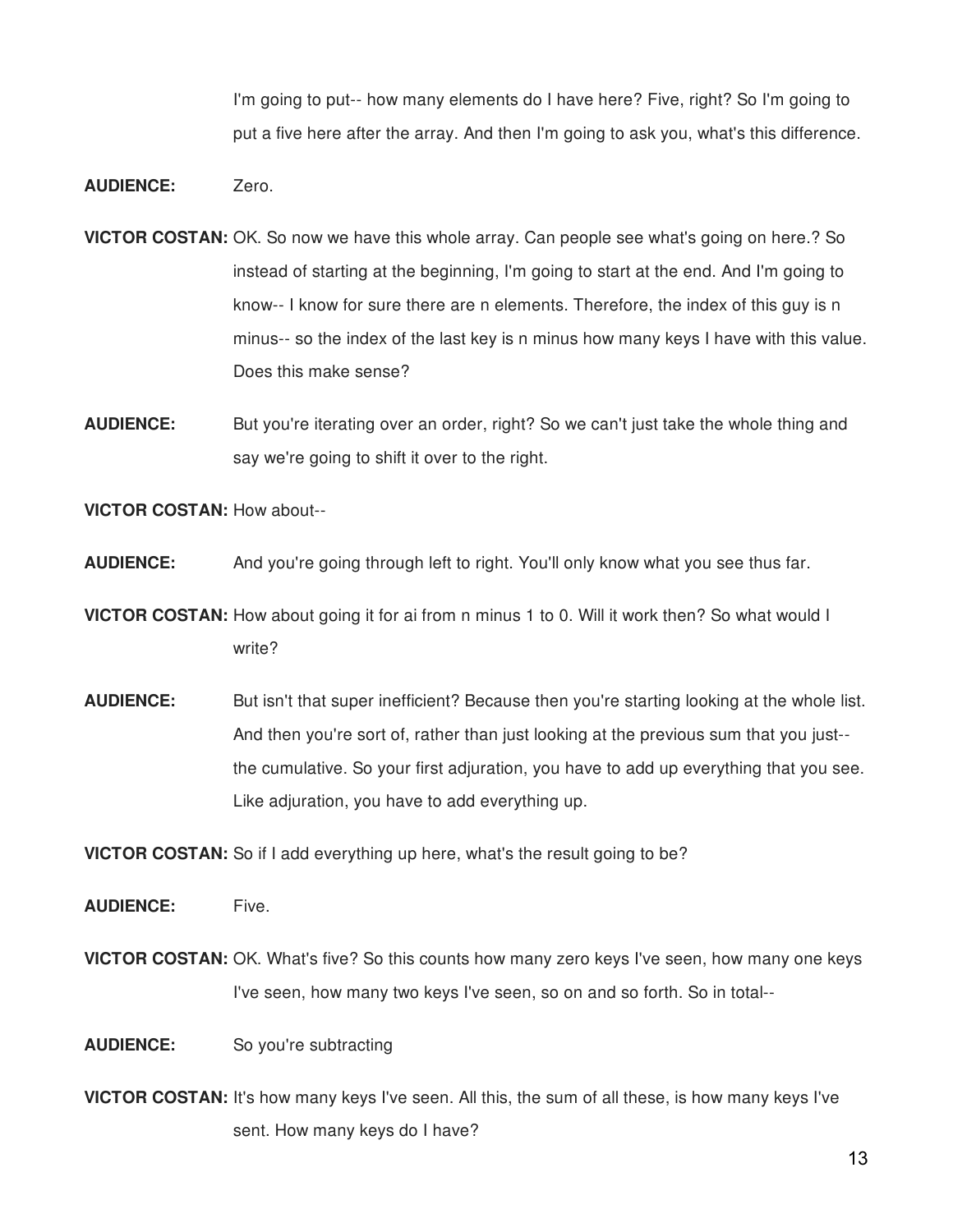**AUDIENCE:** Five. For each one you see, you can just--

**VICTOR COSTAN:** So who's five? It's the length of this guy, right? And we usually call that n. So when we're doing sorting, this is n. So maybe it's less confusing. Oh, I already used n in two places. So I guess that's it. I could say the length of a, but there you go.

> So I could do the thing that we're going through before. I could figure out my temp variables. And I could make it work. Or I could do this.

- **AUDIENCE:** I think it's the same though, isn't it?
- **VICTOR COSTAN:** Yup. It's the same thing, except I think this is easier to write. Does anyone want to help me write this?
- **AUDIENCE:** Maybe doing once you're starting with the top array, and then finding the bottom one.
- **VICTOR COSTAN:** Yeah.
- **AUDIENCE:** Oh, OK. Well, you just-- you start with the first one and the one ahead of it. And oh, I mean starting with the top right. Sorry.

**VICTOR COSTAN:** OK, so I have this. And then what do I do?

**AUDIENCE:** [INAUDIBLE]? Oh, so you're starting from the back.

**VICTOR COSTAN:** Yep.

**AUDIENCE:** Well, then you just compare that to-- I mean, you're going to start with zero difference. If you have-- well you don't have any of those last keys, so you'd be able to start with a zero.

**VICTOR COSTAN:** So what's the difference between five here, which is n, and this guy? What is this?

**AUDIENCE:** It's going to be zero.

**VICTOR COSTAN:** But what is it? Why is it zero? So this one's zero, this one's one, this one's two.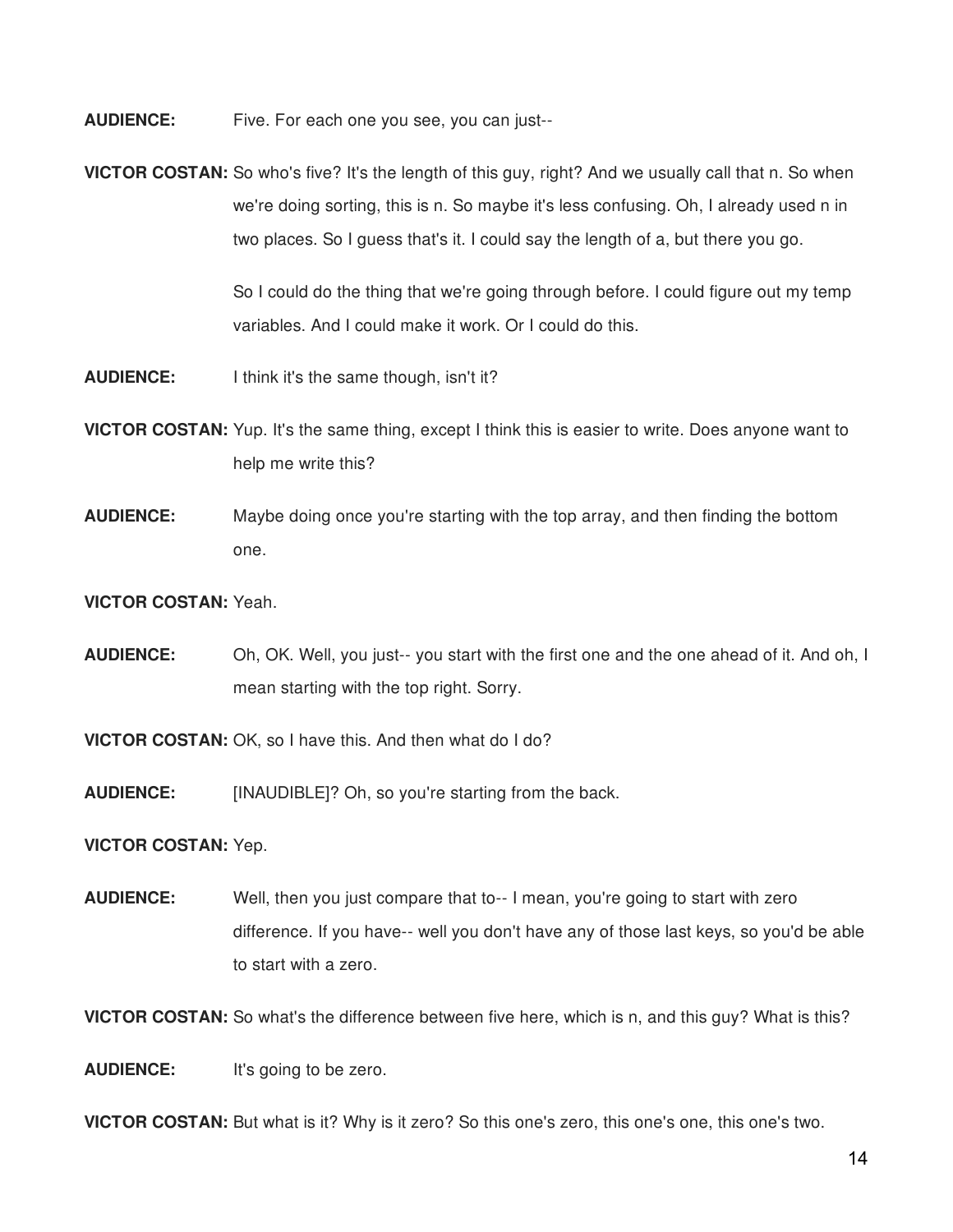What is this? It's the last guy here, right?

**AUDIENCE:** Yeah, yeah.

**VICTOR COSTAN:** So this is pass of n minus 1. And this is pass of n minus 2, so on and so forth. So to get from n to the value here, I have to subtract this guy.

**AUDIENCE:** Pass of i.

**VICTOR COSTAN:** Pass of i.

**AUDIENCE:** [INAUDIBLE].

**VICTOR COSTAN:** OK. Very good.

**AUDIENCE:** And then update sum. Sum equals a pos value.

**VICTOR COSTAN:** Sweet. No temp variables, aside from this, I guess. How does this look like? Do people get it?

**AUDIENCE:** You're subtracting positive i, or you're subtracting a of i.

- **AUDIENCE:** It's all one array.
- **AUDIENCE:** It's the same thing. That's right.

**VICTOR COSTAN:** So a is this array. a is the input array. And pass is this guy. And this is pass before the four loop. And this is pass after the four loop. So I guess this is pass zero. And this is pass one. And here, we start with pass zero. This, we end up with pass one. OK

> So we're able to compute this. There are many ways of doing this, but in the end, you want an array that looks like that. This is counting sort. This is the hard part of counting sort, coming up with that array. Once you come up with that array, you're golden. So let's see that we're golden and produce an output array with the keys in the right order.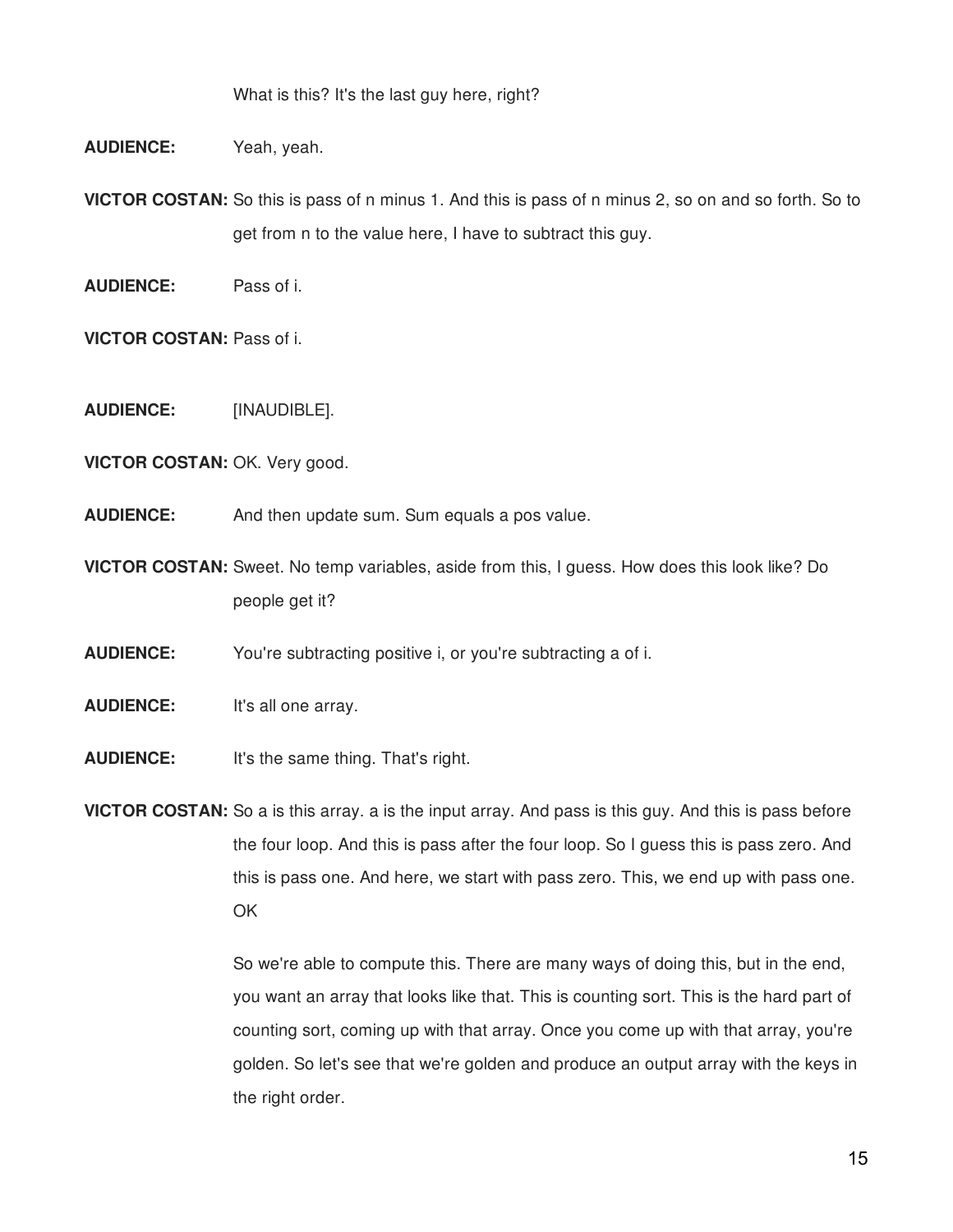So say we have an array called output. And this is going to have these keys in the right order. What's the pseudocode for that?

First, I'm going to create a new array. And I'm going to initialize it with n NIL values. Then what do I do?

**AUDIENCE:** Iterate over a.

**VICTOR COSTAN:** Very good. For-- nah, it's too low. Let's do it here.

**AUDIENCE:** i of a. From zero to n minus 1.

**VICTOR COSTAN:** OK. What do I do?

**AUDIENCE:** Out of [INAUDIBLE] has to be-- oh, can we modify pass one as we go?

**VICTOR COSTAN:** Yeah.

**AUDIENCE:** So you could say, out of pos one--

**VICTOR COSTAN:** So by the way, this is pos. The reason I label them with zero and one, so we're doing the change in place.

**AUDIENCE:** Right.

**VICTOR COSTAN:** The reason I labeled them is to say that this is what pos is before we going into the loop. This is what pos is afterwards. But it's a single array. So let's call it pos. So out of pos of--

**AUDIENCE:** Pos of i equals a to the i. Positive i plus pos squared.

**VICTOR COSTAN:** Yup. And I'm going to use the CLRS, the way which makes me write more. So how this work? I have the survey here. I start at four. What's pos of four?

**AUDIENCE:** Four.

**VICTOR COSTAN:** All right, so I'm going to write this as position four. I should probably make this a proper array. One two, three, four, five. So at four, I write four. And then I increment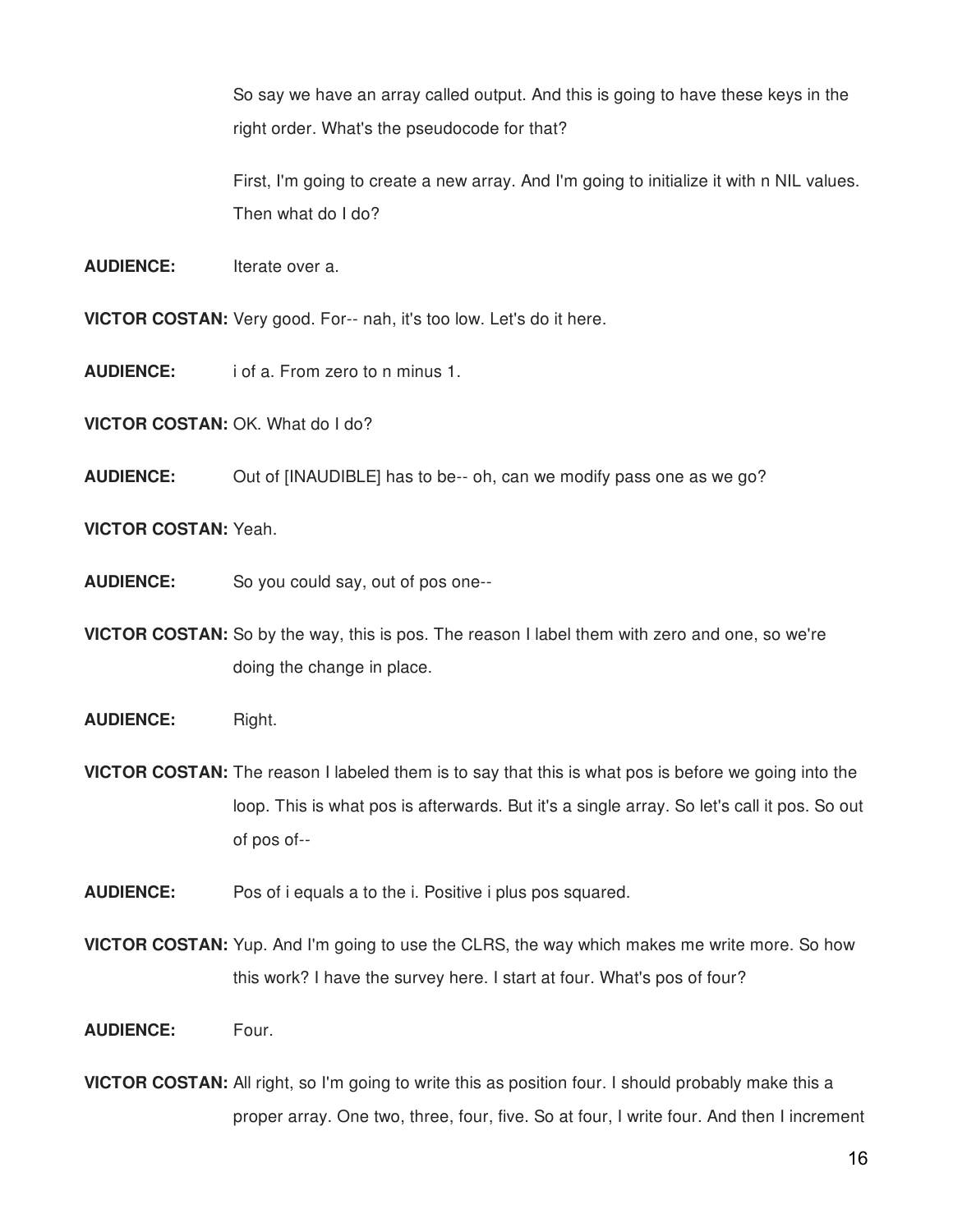this guy to become five.

Then I get to one. So I look at pos of--

**AUDIENCE:** One.

**VICTOR COSTAN:** And that is zero. So I'm going to write one at position zero. And I'm going to increment it.

> Then I get to 3a. I look at positive 3. It says 2. So I'm going to write 3a here and increment this. Then I get to two. Pos of two is--

- **AUDIENCE:** One.
- **VICTOR COSTAN:** One. So I write two here. Pos of two becomes two. Then I have 3c, which is pos of 3 is now 3. It's not two anymore. So yay, I'm not overwriting 3a. That's good. And this becomes four. Are people getting what just happened here?
- **AUDIENCE:** Wait, why didn't [INAUDIBLE] to just basically train the next array into an index binder?
- **VICTOR COSTAN:** Yep. So this guy tells me if I have a key, where do I write it in here? So these start out with pointers to the first element that would store that key value. And when I store a key, say when I start 3a, when I get to 3c, I don't want to store it in the same place.

So I have to increment that. I have to say, yo, I wrote 3a at position two. So next time, write it-- next time you see a three, right it at the position following that. And that's what this guy does.

So this is the relatively easy part. And this is the hard magic in counting sort. So how are people feeling about it now? Any nods, or is still confusing as hell?

**AUDIENCE:** It's a lot. I'm confused.

**VICTOR COSTAN:** OK. Well what should we do? Do you guys want to ask more questions? Do you want to run through another example? Do you want to try to see how this becomes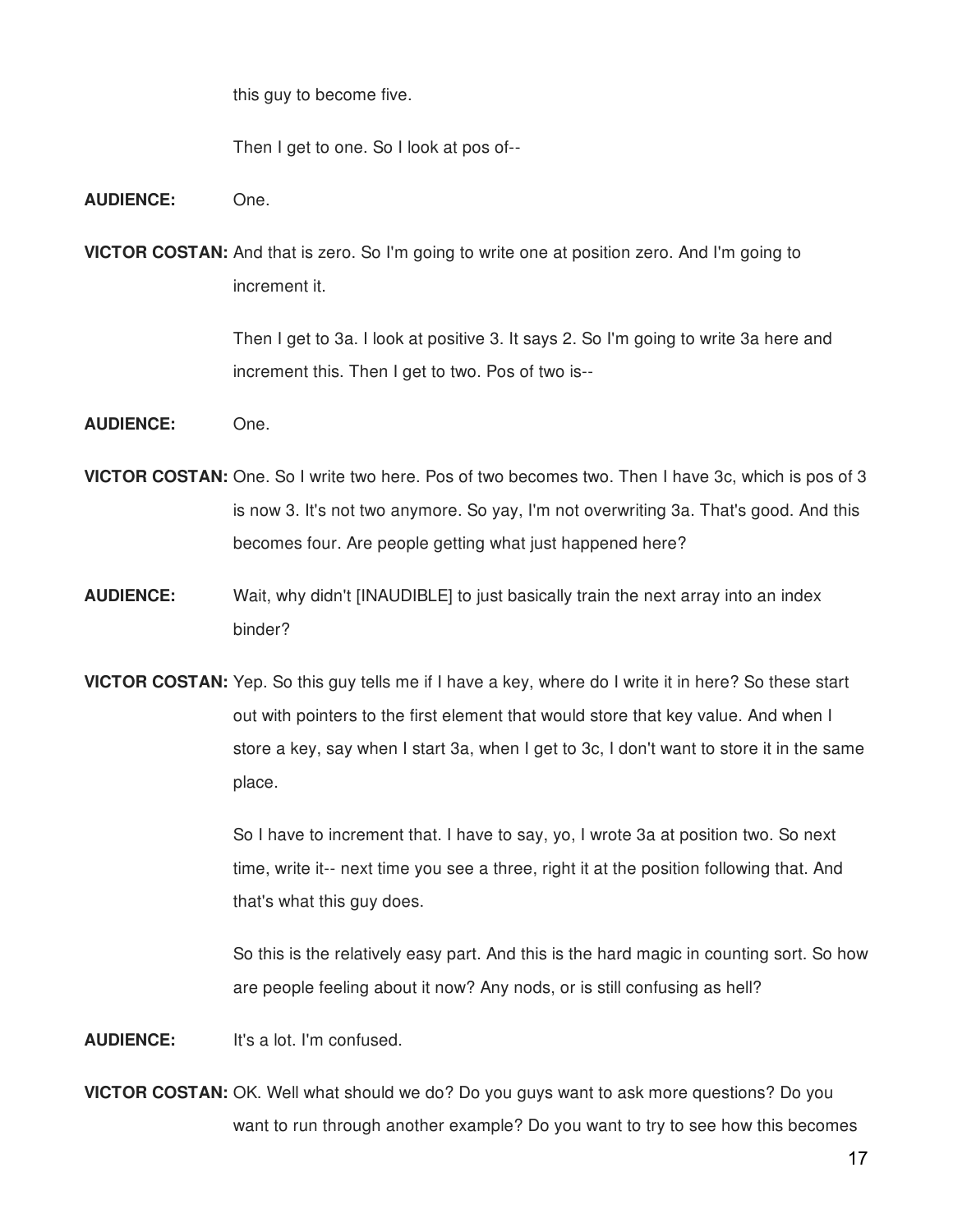useful in radix sort, so that you're motivated to figure it out on your own? What would make more sense?

All right. Who wants to do more count sort? Who wants to do some radix sort. All right. Radix sort it is.

Next time you want to move on, tell me understood and I'll believe you. And it'll look good on tape. Two, three--

- **AUDIENCE:** You're not supposed to tell us that there's a camera in here.
- **VICTOR COSTAN:** One, four. I think you're supposed to know, because otherwise you don't know that we're violating your rights. Two, four--
- **AUDIENCE:** This is out the door.
- **VICTOR COSTAN:** One, two, four, three, two, one, four, three. And one more. One, two, three, four. So this is to refresh your memory.

What do keys look like in merge and radix sort? So in concert, the keys have to be numbers from 0 to k minus 1. How about merge sort? What do keys look like?

So radix sort says that a key is a sequence of digits. Say you have d digits in a key. But then each digit isn't necessarily a base 10 digit like we're used to. Each digit is in base k. So each digit can be from 0 to k minus 1. And we're using base k.

How many keys can I represent this way? So if you have numbers of n digits in base k, what's the biggest number that we can represent, or how many numbers can we represent with that?

**AUDIENCE:** n to the k. No, d to the k. Right?

**VICTOR COSTAN:** Almost.

#### **AUDIENCE:** [INAUDIBLE] the d.

**VICTOR COSTAN:** All right. So if our base is two, like if we're using bits, then our base is two. And if I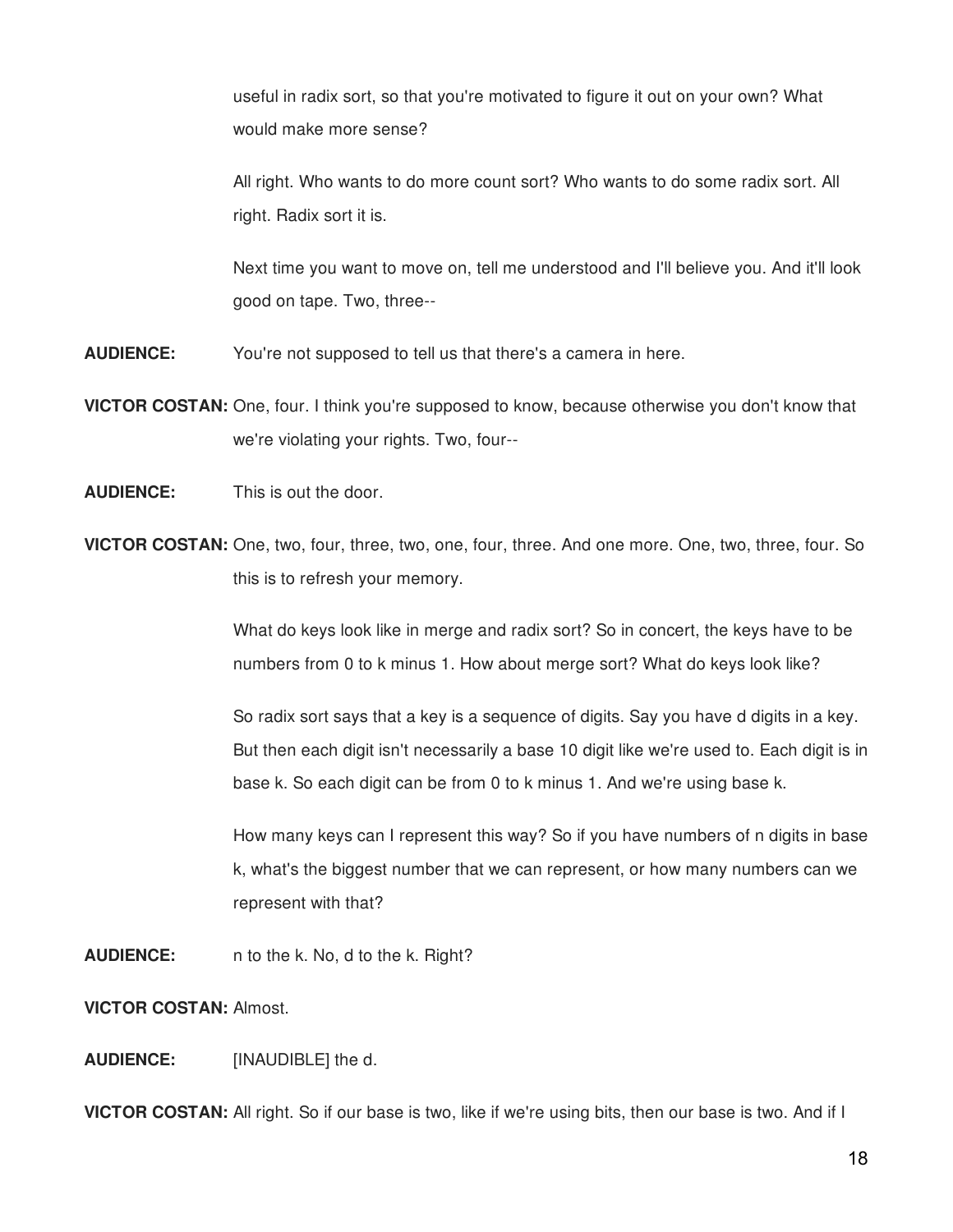have eight bits, then two to the eight. Cool. So if I add one more digit, I get to multiply the number of keys I represent by k.

How do I radix sort? Does anyone remember?

**AUDIENCE:** We checked the log base k of everything. I guess log base d. Oh, k. It's based in--

**VICTOR COSTAN:** No. That would be hard math. We don't do hard math. In sorting, if you have integers going into your sort, you only do integer operations. You don't do anything math beyond them.

> So what we do is we've broken up the keys into d digits for a reason. We're going to have d rounds in the sort. And in each round, we're going to take all the keys that we have. And we're going to sort them according to one of the digits.

> So in one round, we'll sort them according to this digit. In one round, we'll sort them according to this digit, this digit, this digit. Which digit do we start with? What do you guys think?

- **AUDIENCE:** To least significant digit, right?
- **AUDIENCE:** And most significant on the left.

**VICTOR COSTAN:** So this or this?

**AUDIENCE:** The right side.

**AUDIENCE:** 100 is bigger than 1, even though the 1 is greater than the 0 in 100.

**VICTOR COSTAN:** You're helping me out. So the point I'm trying to make here is radix sort is unintuitive. If we ask you on a quiz what do you start with, your intuition will tell you to start with the most significant digit.

> Go against it. In radix sort, you start with the least significant digit and then move your way out. So radix sort goes like this.

**AUDIENCE:** I mean, it does make sense, because you don't have very much information unless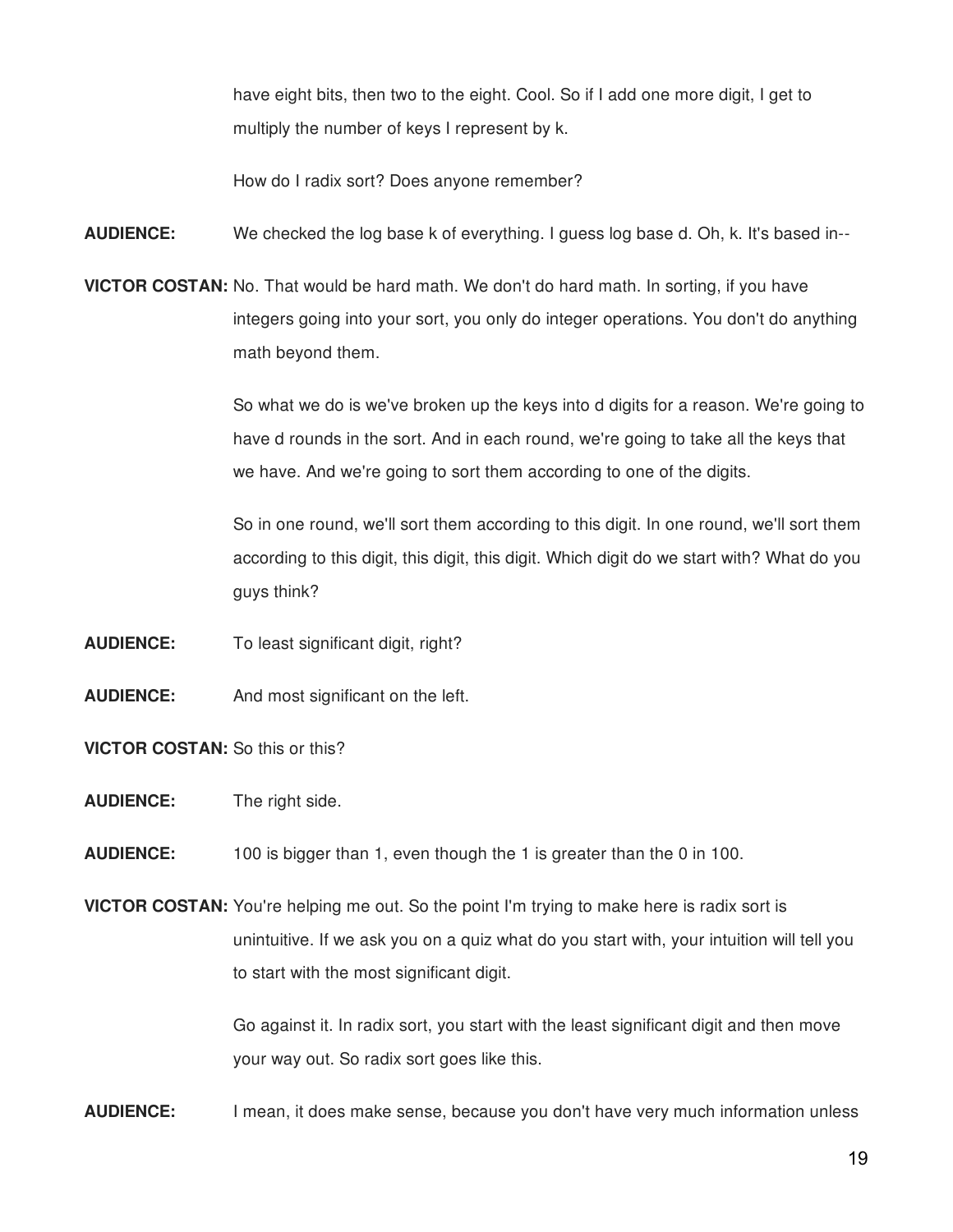you're looking at bits. You can get a bunch of twos, but that doesn't give you much information. The most information is the smallest bit. And then you move up from there.

**VICTOR COSTAN:** It depends what information you're trying to get. But maybe you know the algorithm, so you're thinking, oh, by knowing the algorithm, I know that I'll have the most information by looking at it this way. All right, so let's sort these by the last digit. Sweet. Let's sort them by the digit, by the digit before the last digit.

> What do I have to do in my sorting? What do I have to pay attention to? So the sorting method that I use has to have a property. It can't be any kind of sorting. Stable.

So the reason we went through all this pain in counting sort is because we want to have a stable sort here. Now, let's try to sort these in a stable manner. This is the first one, two, four, one, three. Then I have two threes, so one, four, three, two, one, two, three, four.

And then I have three fours. Two, three, four, one. Two, four, one, three. Two, one, four, three. Way this isn't good. Two, three, four, one. One, two, four, three.

**AUDIENCE:** You should cross them off if you write them down.

**VICTOR COSTAN:** I should. I was hoping you guys would help me if I mess up. So now these are sorted stably. Let's look at these last three that have the same digit here. So they have the same four.

> If you look at the last digit, because I used a stable sorting, they're also sorted according to this last digit. So they're sorted according to these last two digits, because the sorting that I used is stable. So now if I sort according to this digit, then if my sorting is stable, they're going to be sorted according to the last three digits.

> So as I go from my last digit to my first digit, the keys are going to be sorted according to the last digit, the last two digits, the last three digits, and then all the way up to everything. This is why I need a stable sort. And also, this is why I need to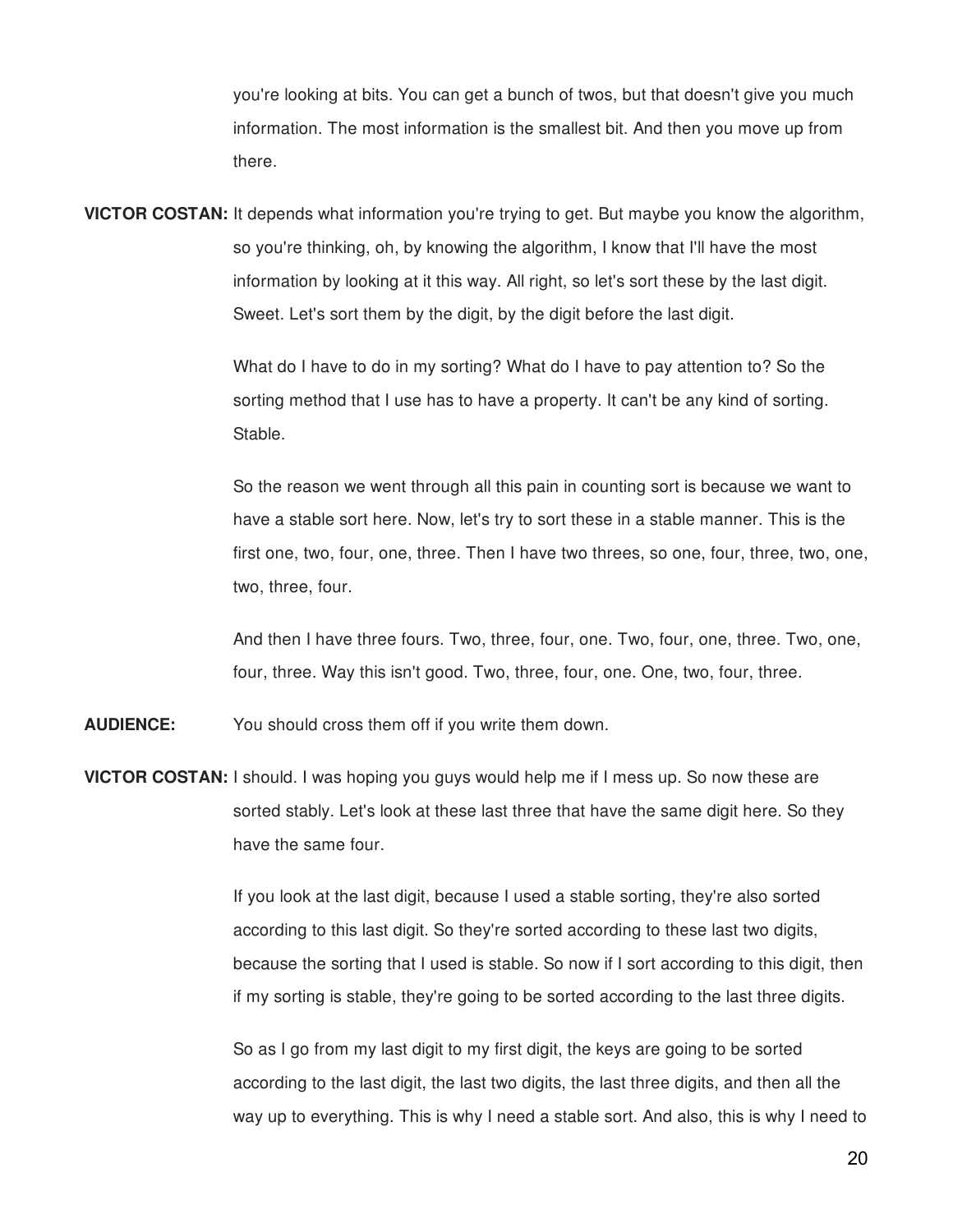start from the end.

Does this make some sense? What stable sort did we just learn?

- **AUDIENCE:** Counting.
- **VICTOR COSTAN:** Counting sort. All right. So we're going to use counting sort for this. What's the running time for one round? So for one sorting. One counting sort takes how much time?
- **AUDIENCE:** This is a radix sort.
- **VICTOR COSTAN:** Yes. So radix sort is d rounds of counting sort. Count sort this, count sort this, count sort this, count sort this. So one round, one counting sort, what's the running time?
- **AUDIENCE:** [INAUDIBLE].
- **VICTOR COSTAN:** Thank you. Now how about d of these plus the running time?
- **AUDIENCE:** dn plus b.
- **VICTOR COSTAN:** OK, but I want to come back here. And I want to be able to say that radix sort is optimal. I want to be able to say that it is order n. So what do I have to do in order to be able to say that?
- **AUDIENCE:** [INAUDIBLE] k equal to m.
- **VICTOR COSTAN:** So you're going from-- you know the answer. You're going from the fact that you know the answer.
- **AUDIENCE:** [INAUDIBLE].
- **VICTOR COSTAN:** OK, very good. What if we wouldn't know the answer? What do I need to do?
- **AUDIENCE:** Well, we know the first part is order n. So--

**VICTOR COSTAN:** So d has to be--

**AUDIENCE:** We want dn to be greater than dk, right?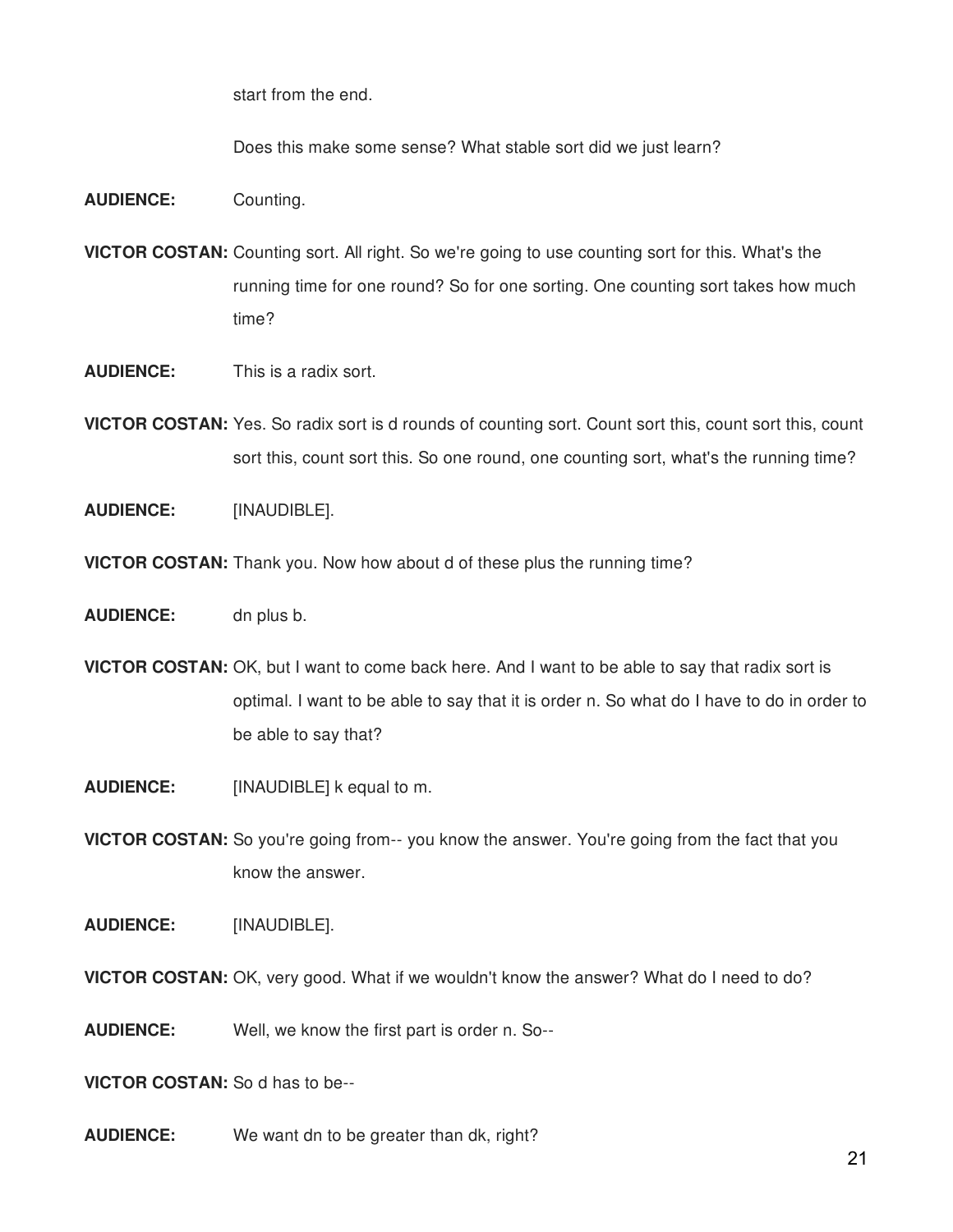**VICTOR COSTAN:** Well, so dn. dn has to be, at most, o of n, right. Because otherwise, the whole thing would go above. So that wouldn't work. So then what can I say about d?

**AUDIENCE:** Constant.

**VICTOR COSTAN:** Very good. And how do you write constants in math mode?

**AUDIENCE:** Order one.

**VICTOR COSTAN:** Very good. So d has to be order one. Otherwise, it's not going to come out to that. Now, what else do we know? We have this that's order n plus k.

> If I said this to be a lot smaller than k, if I set it to be log n, it's going to be order n. If I set it k to be a constant, if I use bits, if I use base 2-- so I said k equal 2-- this is still going to be order n.

So if k goes way below n, this step is still going to be order n. So I might as well set k as high as possible. So k is order n, because that's the highest thing I could set it to. Now why do I want to do that? Yes, you have a ques--

**AUDIENCE:** [INAUDIBLE] represent in counting sort again? The length of what?

**VICTOR COSTAN:** So in counting sort, n is your input, how many keys you have. And k is the size of this array.

**AUDIENCE:** Oh, OK.

**VICTOR COSTAN:** So you have to be able to map your keys from 0 to k minus 1.

**AUDIENCE:** It's set by n, basically. Or it's set by the elements.

**VICTOR COSTAN:** Yeah. It's set by the nature of the keys.

**AUDIENCE:** OK. Got it.

**VICTOR COSTAN:** So in real life, we're thinking maybe we have some huge numbers that we want to sort. And we're going to chunk them up into-- when we're writing on the board, we

22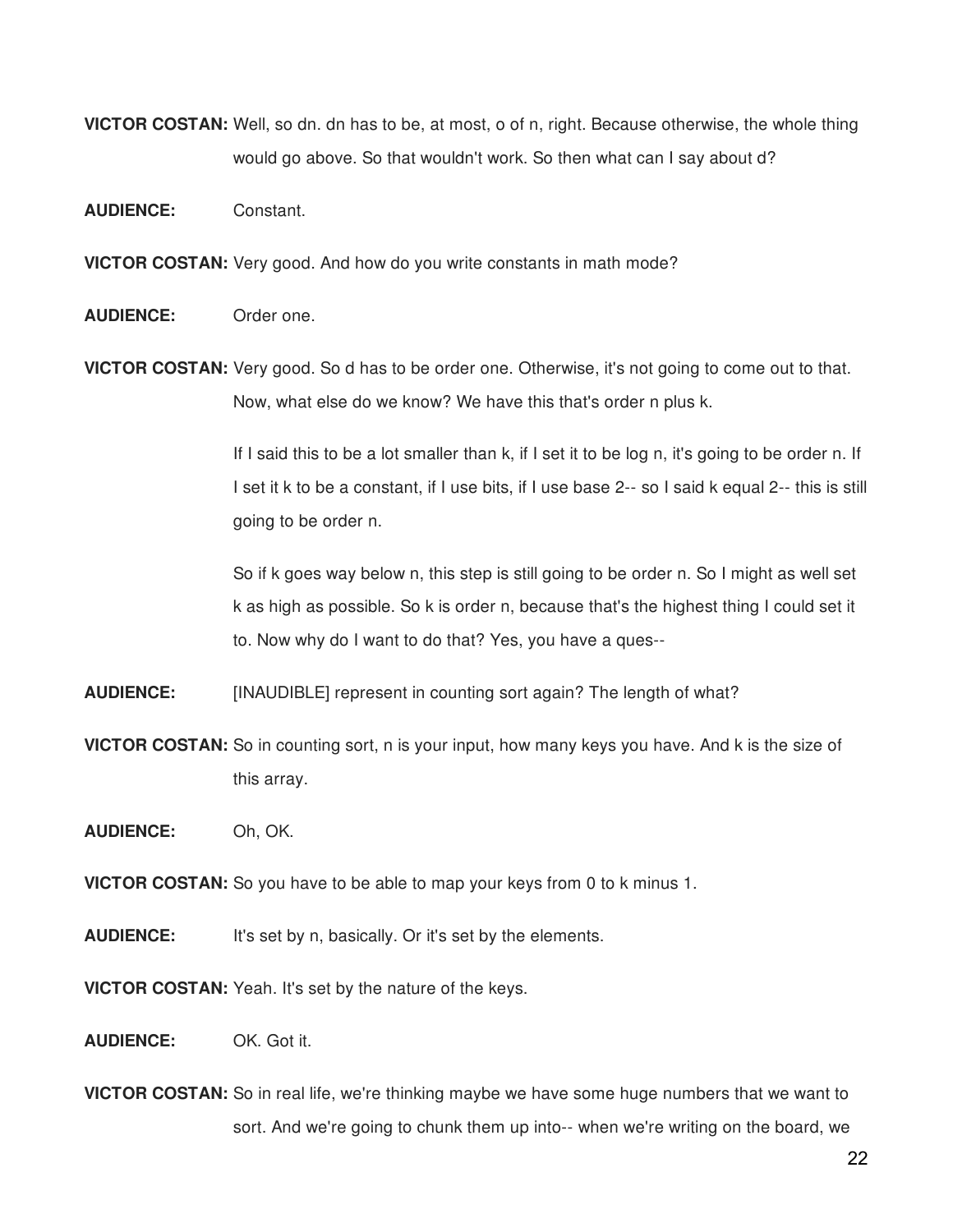always have to chunk them up in base 10 digits, because that's the only way we know how to write.

But in a computer memory, we can chunk them up into, say, base 10,000 digits. And the fewer digits you have, the faster this is going to run. So we have to figure out what's the base.

And it turns out that if you want to have radix sort run in order and time, well, the number of digits has to be sort of constant. I know that k should be order n, because I have no interest in making it lower than that. So these two bounds together tell me that the keys that I can sort are from zero up to order n of order one.

And this looks terrible, but what it comes up to is that you can sort keys that look like n to some constant for any constant. So you can sort huge keys, as long as huge still means finite. And as long as you can figure out how to map them to numbers.

Does this make some sense? Would we ever want to use merge sort instead of counting sort? Suppose we had a stable merge sort. Would we want to use that instead of counting sort here? What would happen?

So suppose it's stable. So it's correct. The algorithm isn't going to blow up. What's the running time for merge sort? So if I use a merge sort. So if I use the merge sort, it's going to be d times n log n.

So no matter how small d is, I'm still not running in linear time. So merge sort does not go well with radix sort.

So from my end, we're pretty much done. We started with n log n. And we got to a sorting algorithm that's order n.

We started at the beginning of [INAUDIBLE], saying that the best thing we can do is omega-- is that omega-- omega of n. We got to that limit. We're happy. We're going to be done with sorting. Any questions from you guys? That means everyone's confused, right? Yes, thank you.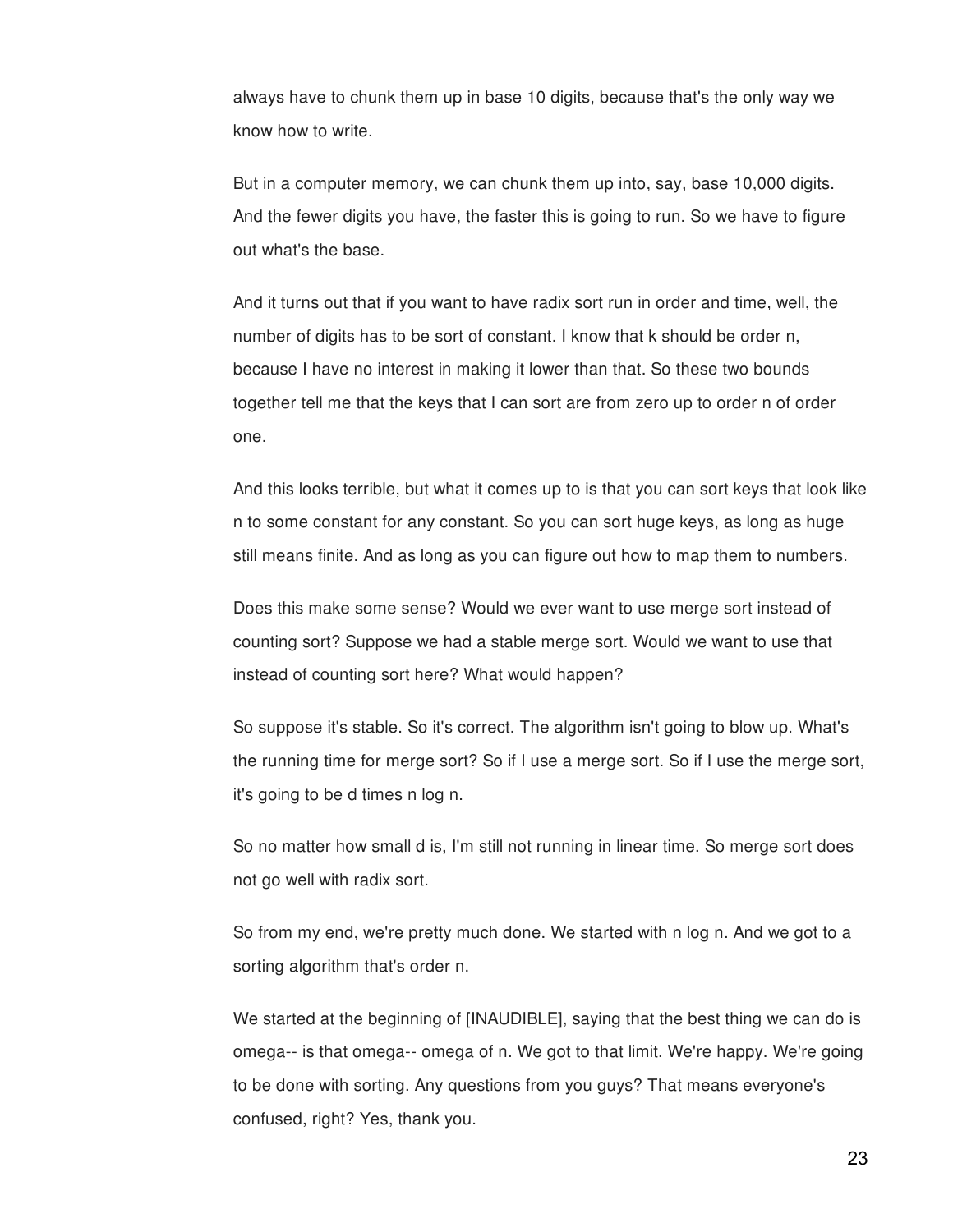### **AUDIENCE:** Can you explain what the stability criteria is again?

**VICTOR COSTAN:** The--

- **AUDIENCE:** Stability for these sorting algorithms. Which ones are stable and what makes it unstable?
- **VICTOR COSTAN:** All right, very good. Thank you. So I like especially the last part, with which ones are stable. I'd like to go through that. So a stable sorting algorithm means that if you have two keys that are equal, the key that shows up first in the input is the key that is produced to the output.

So in this model, your keys are not necessarily integers. Your keys might be those weird classes that implement some method that maps them to integers. So say there is a method there, int, that gives you the integer for that.

So the sorting algorithm would only see a three here. But in fact, this is a complex object. And this is another complex object, but the sorting only sees the three. If this guy shows up before this guy in the input, they have to show up in the same order in the output.

- **AUDIENCE:** Why would that be bad if they're switched?
- **VICTOR COSTAN:** It's not stable. If they're switched, then when we're using a stable sorting algorithm here. So here, the key is this complicated object. But say we're in the second round. We're in this round, which we played with. Even though the key is this whole complicated object, the only thing that the counting sort sees is this number.

So this guy looks like three. This guy looks like three. And these three guys, although they're different, they look like four.

If I don't output them in the right order-- say I output this one all the way at the end- then I'm going to get two, three, four, one to be down here. And now my numbers aren't sorted by the last two digits anymore. So it breaks any algorithm that assumes stability.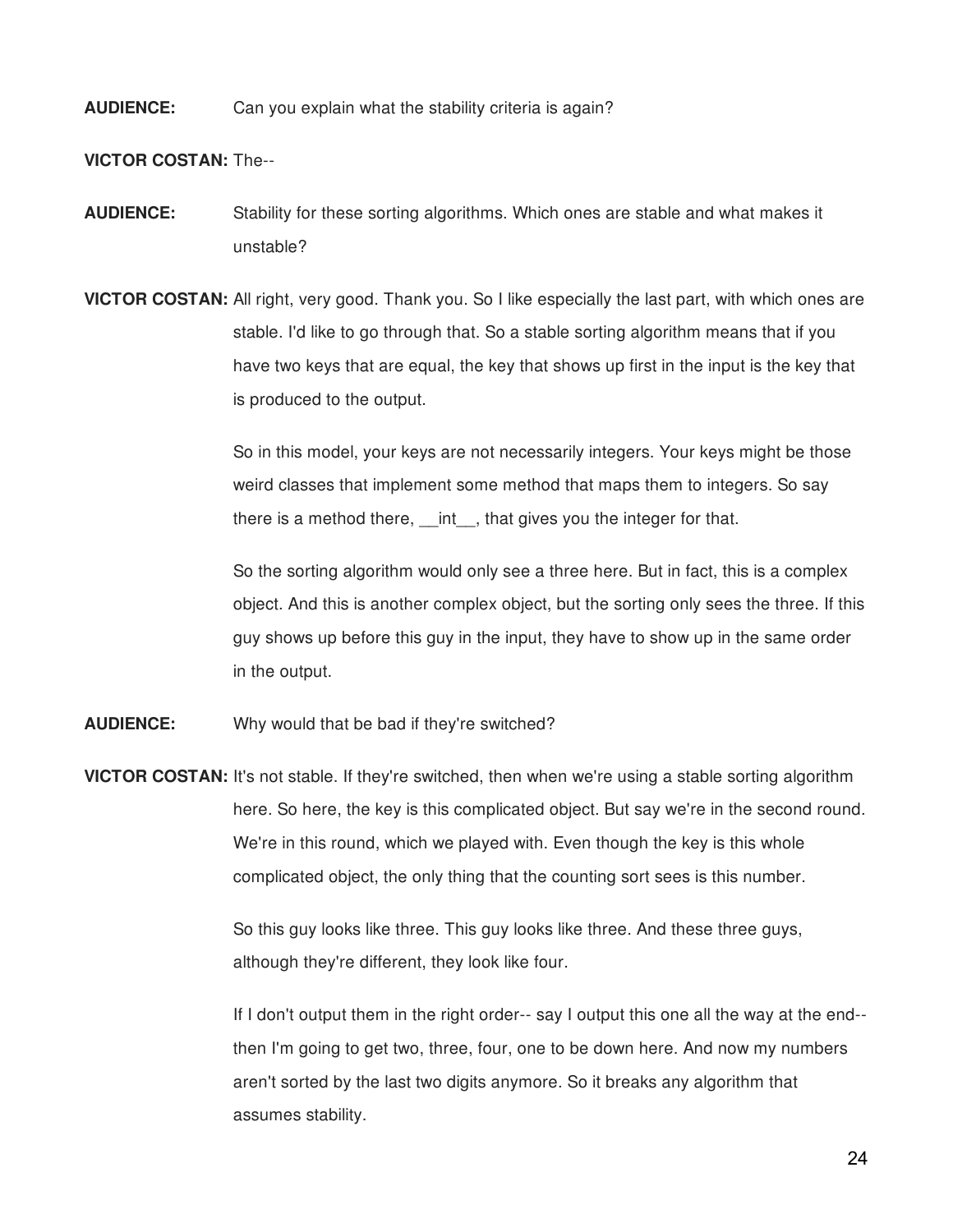So stability is something that you get from a sort, because it's convenient to assume it in some other algorithm that builds up on that sort. If you don't need it, you don't care about it. But in some cases, you need it.

And for the second part, which algorithms are stable. Is insertion sort stable?

**AUDIENCE:** I assume so. I mean, stable is being correct, right?

**VICTOR COSTAN:** No. We mean that property there.

**AUDIENCE:** Oh, I see. You mean in order.

## **VICTOR COSTAN:** Yep.

- **AUDIENCE:** Oh, OK. Insertion sort goes in order. But I guess it could push other things out of order.
- **VICTOR COSTAN:** So insertion sort, you're doing swapping to move things to the left. But if you find two things that are equal, you're never going to swap them. So insertion sort is in order, is stable.

Merge sort, the one we gave you in that list is not stable. But there is the one character change that makes it stable. And you should look at today's lecture notes to find out what that is. So merge sort can be stable.

Heapsort, stable or unstable? Unstable. And there's a really small example that you should look at. Counting sort, stable or unstable?

**AUDIENCE:** Stable.

**VICTOR COSTAN:** Thank you. It would have broken my heart if this would have come out wrong. And radix sort?

# **AUDIENCE:** Probably. Yes.

**VICTOR COSTAN:** Probably stable, right? All right. Any more questions? I like that question by the way, because you made me do this. I like that. Any more questions? All right, thank you